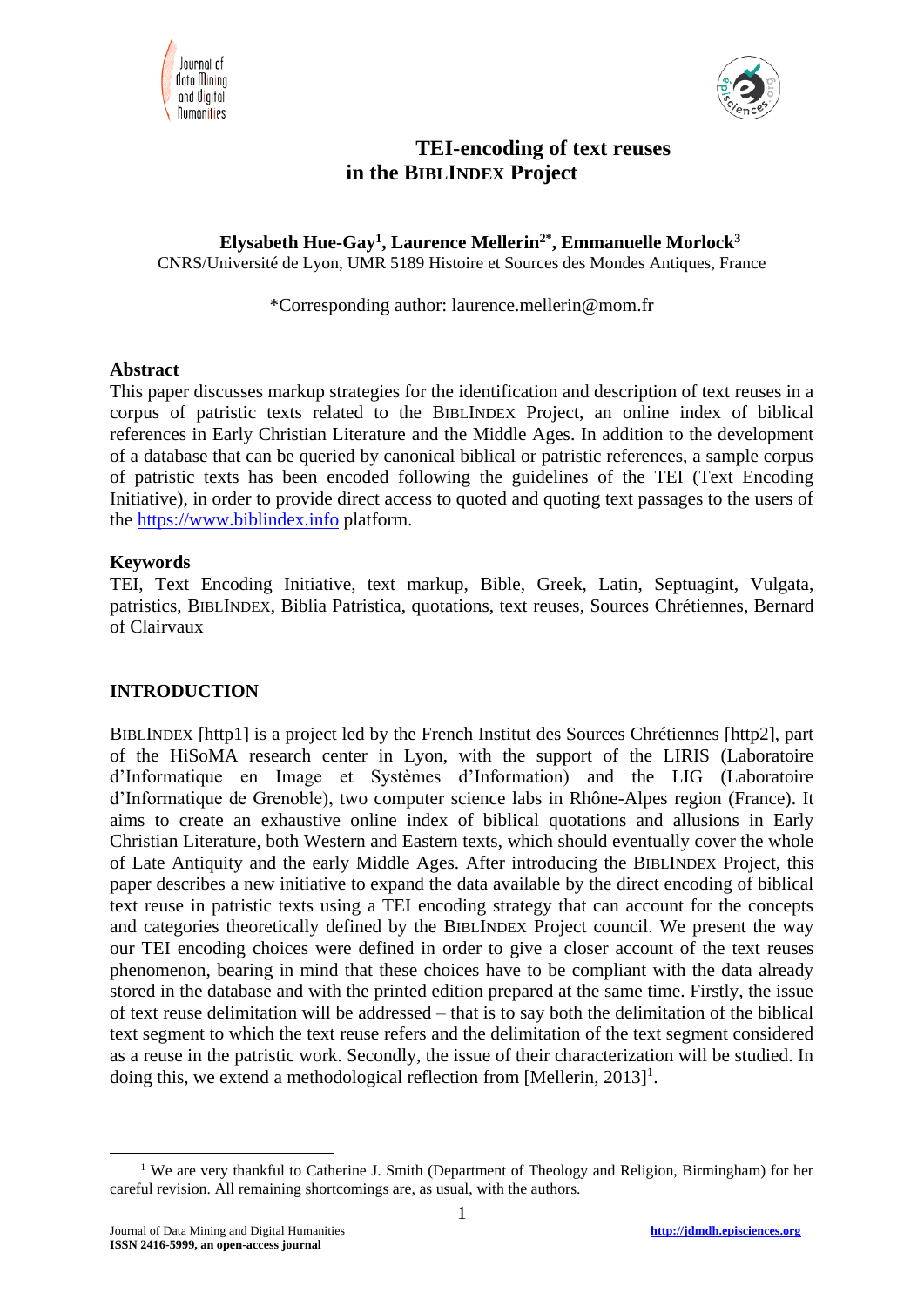## **1. Description**

BIBLINDEX currently offers a comprehensive inventory of quotations and allusions providing bibliographical information. It includes a broad sweep of references ranging from verbatim quotations to loose allusions. Each record consists of a series of numbers indicating the chapter and verse of the biblical text, its location in the patristic work and the corresponding page and line numbers in the reference edition. The web interface lists the authors included in the database in a drop-down menu. The search facilities return all the entries for a biblical verse or text passage, which can be further restricted by date, geographical region and author or work. Bibliographical details for the edition as well as the page and line number of the reference are provided for each online entry and can be used to filter the maximal list provided in the search results.

## **2. The available corpus**

The project is based on the resumption of *Biblia Patristica*, a collection of printed indexes of biblical citations in the writings of Greek and Latin Church Fathers from the first centuries, published by a CNRS team, the CADP [\(Centre for Patristics Analysis and Documentation\)](http://theopro.unistra.fr/recherche/histoire-du-christianisme/cadp/) in Strasbourg, between 1965 and 2000 [Allenbach, 1967] [Junod, 1995]. Sources Chrétiennes has been entrusted with the CADP database and further unpublished data.

The seven published volumes of [*Biblia Patristica*, 1975-2000], along with a supplementary volume of biblical references in Philo of Alexandria, cover the first three centuries, along with part of the fourth:

- volume 1, which appeared in 1975, covers the beginnings of extracanonical Christian literature up to Clement of Alexandria and Tertullian;
- volume 2 indexes the literature of the third century, apart from Origen,
- to whom volume 3 is exclusively devoted;
- coverage of the fourth century begins with volume 4, which includes the writings of Eusebius of Caesarea, Cyril of Jerusalem, and Epiphanius of Salamis;
- volume 5 covers Basil of Caesarea, Gregory of Nazianzus, Gregory of Nyssa, and Amphilochius of Iconium;
- volume 6 turns to the Latin writers Hilary of Poitiers, Ambrose of Milan, and Ambrosiaster;
- volume 7 on Didymus the Blind appeared in 2000.

The 270,000 published citation references have now been made freely available online as BIBLINDEX. The searchable database and website also give access to around 100,000 further unpublished entries for authors including Athanasius, John Chrysostom, Theodoret of Cyr, Procopius of Gaza, Jerome and works marked as *Spuria* and *dubia* related to the authors of the published volumes. The data has been verified exactly in the same way as for the published volumes, only the last proofreading step is still missing.

In addition to this material, about 550,000 references prepared for the CADP by its usual external contributors – volunteer European researchers, experts in different patristic fields with extensive knowledge of the Bible (among them: J. Fleury, G. Valayer, B. Outtier) –, have been digitized and normalized, i.e. converted in a format consistent with the already available data, and are now ready to be put online. This data is "unverified", that is to say it didn't benefit from the thorough scientific and technical verification usually carried out by the permanent CADP staff, but all the references have been established by reliable experts. These citations are taken from 3,000 diverse texts, written in different places and at different times. Among them are *Catenae*, hagiographical and liturgical texts, works of Ps.-Chrysostomus, Ephrem the Syrian, Cyril of Alexandria, Gregor the Great, Maximus the Confessor. The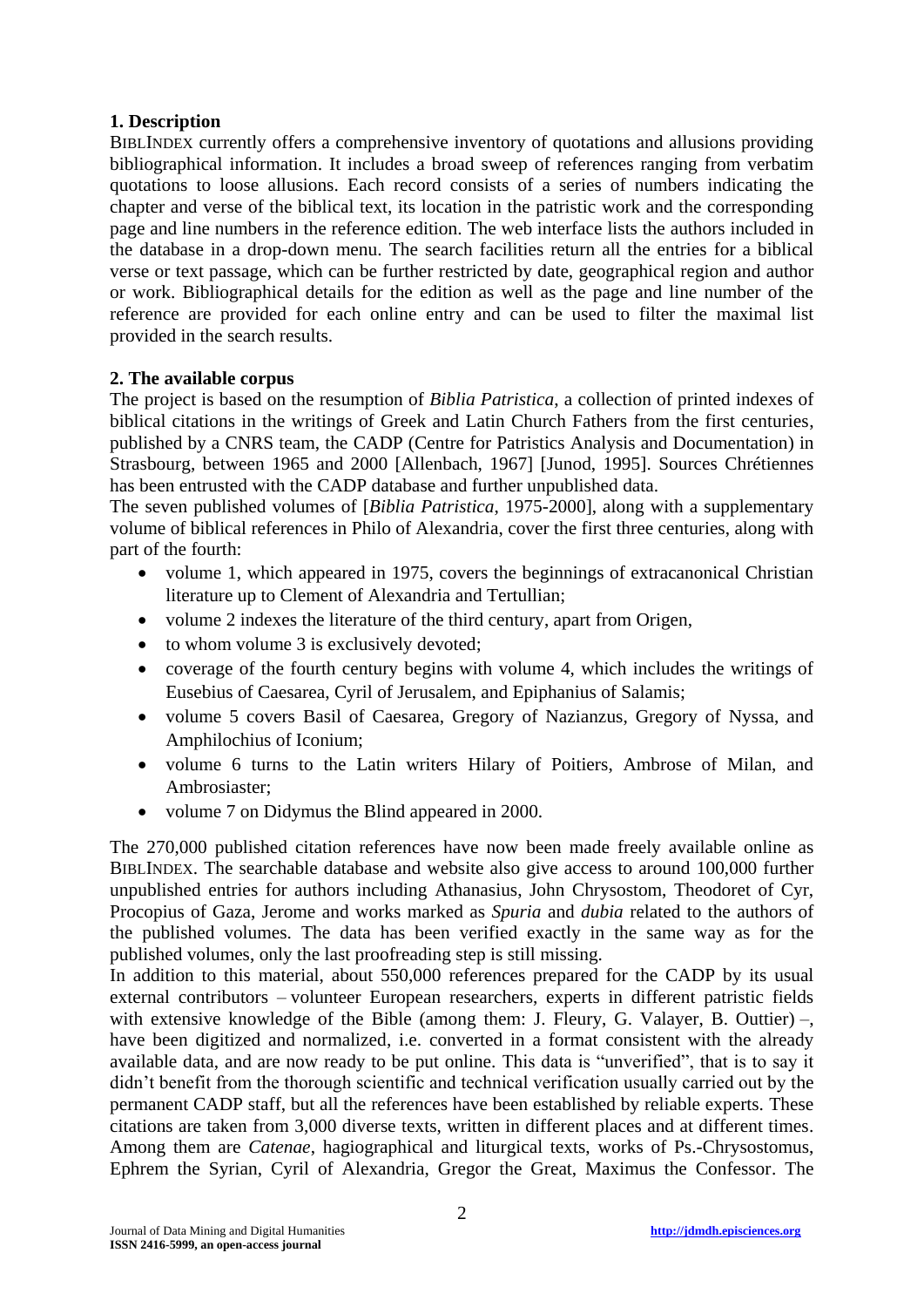BIBLINDEX team is now focusing on the systematic treatment of the remaining works from the fourth and fifth centuries, especially those of Augustine, in order to ensure the exhaustive coverage of this period [Mellerin, 2017-1]. Some statistical studies have already been carried out on the corpus currently available [Bady, 2015]; [Mellerin, 2014; 2016; 2017-2; 2017-3]. Moreover, a prototype geovisualization interface [http3] displaying temporal and spatial data about authors and works has already been developed by the LIG.

#### **3. Methodological issues**

Work continues to augment the BIBLINDEX database with citation references in the format described above (verse number – location in the work). This data has its value: the ability to search by verse reference makes it easy to access synthetic information on the various uses of a biblical passage; and the more references that are available in the database the more illuminating statistical approaches will become. Besides, these references in the form of numbers are, and will always be, freely available online, as they don't depend on any copyright protection issue.

However, the references contained in the database are, of course, the result of careful analysis of the patristic and biblical texts concerned. Unfortunately all trace of this analytical step for the inherited data has typically been lost. The precise delimitation of each text reuse is no longer available: the information consists solely of a line number which only gives a clue to the beginning of the text reuse. The annotations made by the analysts and thus the motivations behind their choices have also been lost. Paradoxically, these reference statements, conceived by the CADP as a research outcome, constitute one of the starting points for our research today: the references listed in the database have to be re-injected in the patristic texts in order to be verified and refined.

When it comes to adding new data to the database, the analysis will start from the text with TEI-compliant markup stage supported by an automatic tool specifically designed for the recognition of text reuse in BIBLINDEX<sup>2</sup> [Gesche-Egyed-Zsigmond-Calabretto, 2017]. This time we intend to retain data from all the stages leading to the statement of a text reuse: identification, close delimitation, characterization.

To allow access to the corpus by canonical biblical reference, patristic author's name or work title on the one hand and access to the text of a reuse in its context on the other, the project architecture has two main components: a  $MySQL^3$  database and a collection of texts encoded in TEI-XML. This dichotomy reflects the history of the corpus construction; we are now considering the option of a native XML database.

All the metadata about the authors (dates, biography, additional documents, bibliography, etc.) and about the works (date of composition, topics, summary, etc.) are stored in the MySQL database. In order to make them easily available for a common use as linked Open Data, links to the BnF (Bibliothèque nationale de France) authorities are foreseen where they

<sup>&</sup>lt;sup>2</sup> This is not the place in this paper devoted to the TEI-encoding to discuss in detail the exact role of this tool, especially since it is still under construction: its basic function would be to make easier the human search for biblical quotations by pre-tagging the obvious litteral quotations and providing suggestions for the more paraphrastic or allusive ones. At the time being, given that patristic quotations are most of the time integrated in the course of speech, often rely on different transmissions of the biblical texts, and are thus deeply modified compared to the reference Bible, automatic tools can only be adjuvants, but they are far from making the manual work useless. For an illustration of the encountered difficulties on this specific corpus, and some insight into the promising researches in this field, see [Moritz et al., 2016].

<sup>&</sup>lt;sup>3</sup> MySQL is an open-source relational database management system.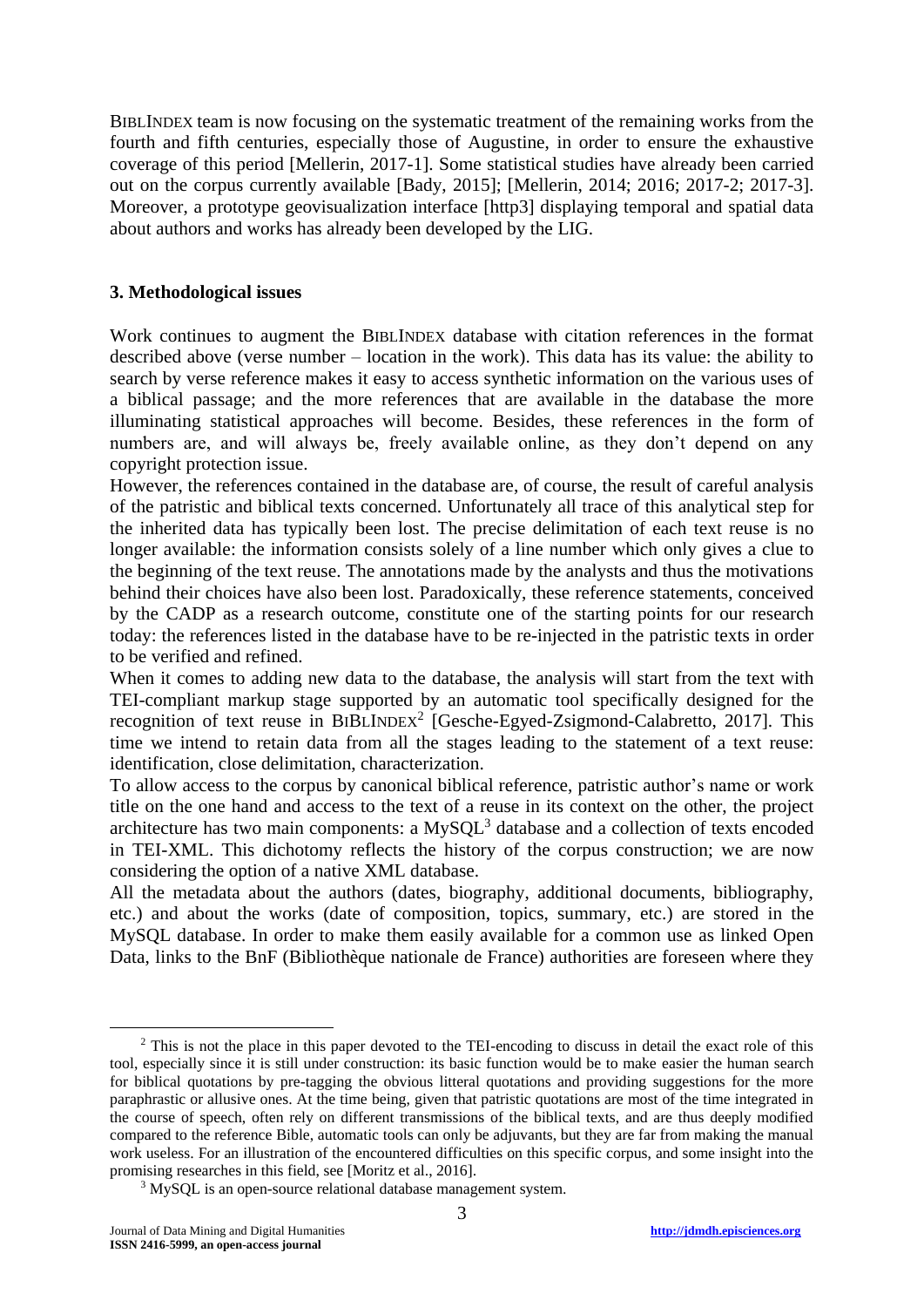$exist^4$  – but currently this only concerns about a third of the works in our corpus<sup>5</sup>. Each text reuse corresponds to a record in an association table between a Biblical passage and a passage from a patristic text. The data is entered using a list of abbreviations; the start and end line numbers can be stated.

Moreover, to allow the use of several biblical referencing systems beyond the Bible of Jerusalem – as has been the case until now – biblical texts written in different ancient languages (Hebrew, Greek, Latin, Syriac), as well as modern translations in English and French, were added to the database and closely aligned to one another. This additional biblical data was segmented at the verse level and sometimes at the part of verse level. As a result of this work, a multilingual concordance between Bibles was added to the BIBLINDEX platform and is freely searchable online [http5]. The biblical text itself is now also stored in the MySQL database, which makes it easy to display the verses sought by the user.

The patristic texts are stored as TEI-XML files, which won't be available online in their exhaustive form, because of complex copyright issues, but freely searchable<sup>6</sup>. At present there are only a few test samples, namely three complete works written by Bernard of Clairvaux<sup>7</sup> [Bernard of Clairvaux, 1990, 2009, 2010]. Each work is stored in a separate file. The TEI Header of each file contains the unique identifier of the work, which is also recorded in the database. This link enables all the relevant metadata for a work to be extracted from the database and automatically re-injected into the relevant XML file.

All information regarding the basic structure of the texts are embedded in the XML files:

– the logical structure specific to a work (book, chapter, section, paragraph numbers,...) is marked up with the corresponding TEI tags;

– the physical structure specific to the reference edition (page and line numbers) is expressed with milestones elements (empty tags marking a boundary point).

#### **4. Encoding scheme**

<u>.</u>

Our encoding scheme follows the TEI guidelines. Each patristic work is encoded in a separate file which contains the following key details. The TEI Header title statement <fileDesc/titleStmt> is used to encode the full and abbreviated title of the work and the name

<sup>4</sup> BIBLINDEX also aims at being part of a shared project among the patristic community: building a common and freely available referencing system for authors and works, based on the model provided by the *Clavis Patrum*. As the BnF, in the context of the Biblissima project [http4], has already begun to classify ancient authors and makes this data available online with persistant IDs, it seems more useful to help improving this existing database than to build an independant one.

<sup>&</sup>lt;sup>5</sup> A large part of the works we have to deal with are fragments, published in reviews as single articles, and/or which authors are unknown; for the time being, the BnF mainly identifies entire works, published in books, which authorship is known with a good certainty level.

Several authors may be associated to a work, according to the certainty of the attribution; the works have different kind of relationship with each other. The structure of the database makes it possible to create workgroups, to specifically manage the collections of fragments and the works that quote each other. Each work is linked to one or more reference editions, classified according to their date and relevance. The metadata on the 823 authors and 7,585 works [http6] gives some idea of the complexity of the data and their relations.

<sup>&</sup>lt;sup>6</sup> The internet user will be allowed to see about 5 lines of each text at a time, but texts won't be available for download as full files. As the original print editions of the patristic texts are copyrighted material, it is not possible for us to build from the outset a full open-access architecture comparable to the Leipzig Open Fragmentary Text Series (LOFTS) project's one [http7] that provides open editions of ancient texts linked to born-digital editions of fragmentary works. Nevertheless, our beginning collaboration with the TXM research team [http8] aims to follow such a model on a delimitated test corpus.

<sup>&</sup>lt;sup>7</sup> Bernard of Clairvaux is indeed often referred to as the last Church Father. His work has been chosen as a test case, despite his late period of life compared to most other Fathers, because he "speaks Bible": the about 35,000 biblical reuses found in his work are really embedded in the course of his speech and provide a wealth of information to describe non-litteral quotations. Besides, a great part of the biblical analysis on this specific corpus has already been carried out at Sources Chrétiennes.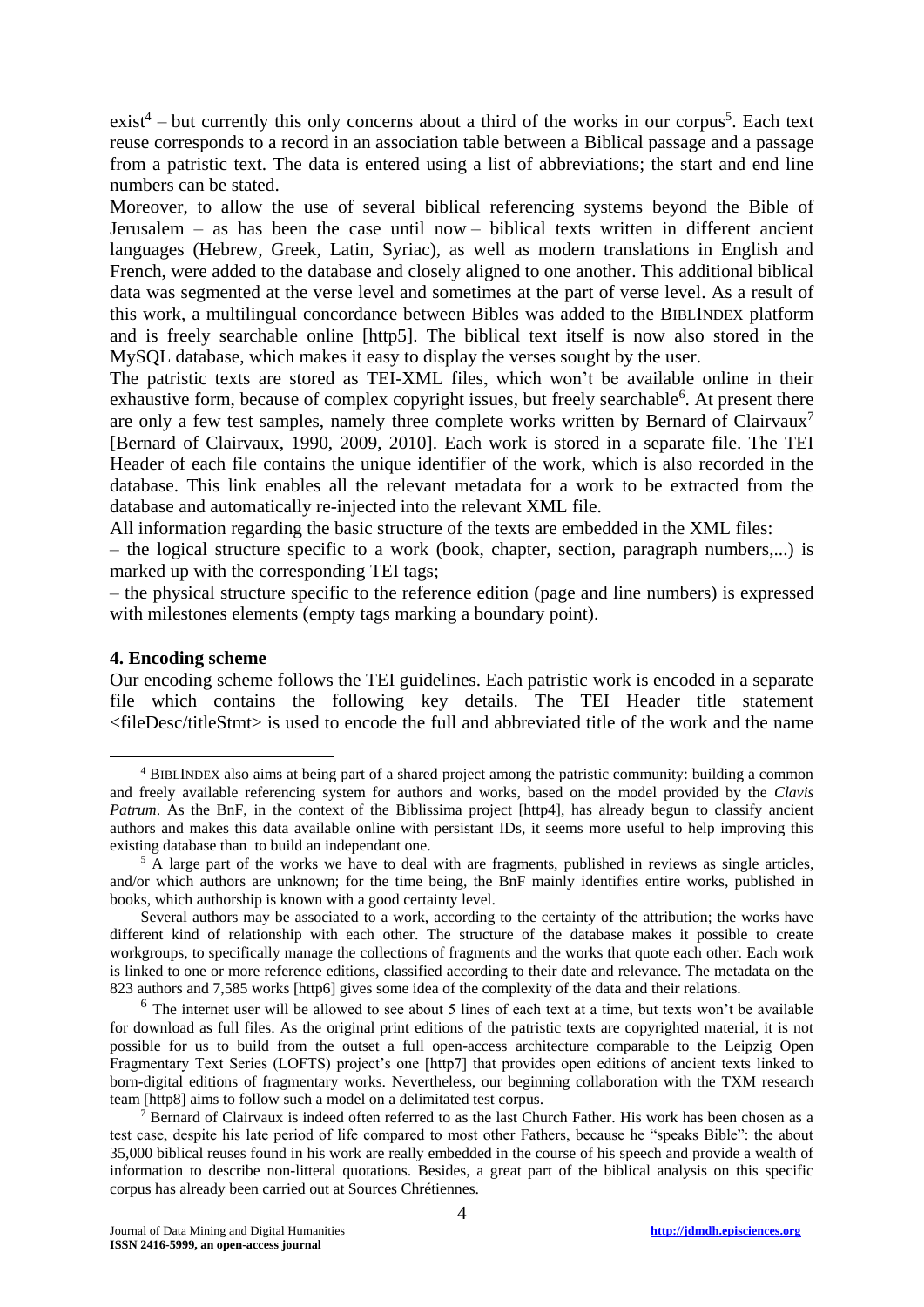of the author (including a link to BIBLINDEX page for the author). The <br/>body> part consists of a single element <div>. Each <div type="work"> element can be divided in chapters, <div type="chapter"> elements. The chapters contain a mandatory title and one or more paragraphs.

## **I. BIBLICAL TARGETS: DELIMITATION AND CHARACTERIZATION**

### **1.1 Delimitation of the biblical targets**

Biblical targets fall into one of two categories, depending on whether or not they are linked to precise verse numbers.

The first category, described in [Mellerin, 2013:21-24], gathers vague allusions to larger biblical subcorpora such as Johannine writings or healing narratives, which cannot easily be characterized by verse numbers, as well as common biblical formulations, names of characters (e.g. the disciples of Christ, David) and global reminiscences of heterogeneous episodes (e.g. the life of the Hebrew people in the desert). The database contains several records of such subcorpora and named entities in dedicated tables, which will be expanded in the course of our work. In the TEI files, pointers are built from database keys: instead of targeting a canonical reference, they use the identifiers of these records, and/or the PersNames, PlaceNames tags.

[Irenaeus, *Adversus Haereses:*II, 24, 4 (244, l. 145)]: <rs type="bookgroup" key="PentateuchID">In quinque libris legem populo <persName key="MosesID">Moyses</persName> tradidit</rs>

It is the second, predominantly major category, of text reuse that we will focus on in this paper. This category comprises of the citations that can be linked to canonical references. At present, any reference to the biblical text is made to a whole verse or set of verses, defined by the name of the Bible edition used as the versification reference, the biblical book, the chapter number(s) and the verse number(s)<sup>8</sup>. This universal referencing system is convenient, insofar as it allows access to the data in BIBLINDEX using the verse numbering, but it cannot express the specific details when only a few words of a verse are actually targeted. This system therefore has to be refined when applied to text reuse detected in the XML files: it has to be capable of identifying text reuse at the word level.

We considered targeting only verse numbers and expressing the precise words concerned using the  $\langle app \rangle$  and  $\langle rdg \rangle$  tags, and following a critical apparatus parallel segmentation method. In this system, the quoting Church Father's text would be treated as a witness to the biblical text. This solution has the benefit of exposing the variants clearly in a portion of a verse; but it also requires the insertion of the biblical text to the patristic text file and makes difficult to take word order into account. It therefore seems preferable to create pointers that get down to the word level, expressed in the biblical URI itself.

The canonical expression of biblical references has been designed as such:

- in case of complete verse reuse: Vg:Mc:12:8: *et adprehendentes eum occiderunt et eiecerunt extra uineam*;
- in case of incomplete verse reuse: Vg:Mc:12:8:6-8: *eiecerunt extra uineam.*

<u>.</u>

<sup>&</sup>lt;sup>8</sup> Here is not the place to address again the issue of the necessarily imperfect choice of biblical referentials taken from modern editions. See [Mellerin, 2013:15-16].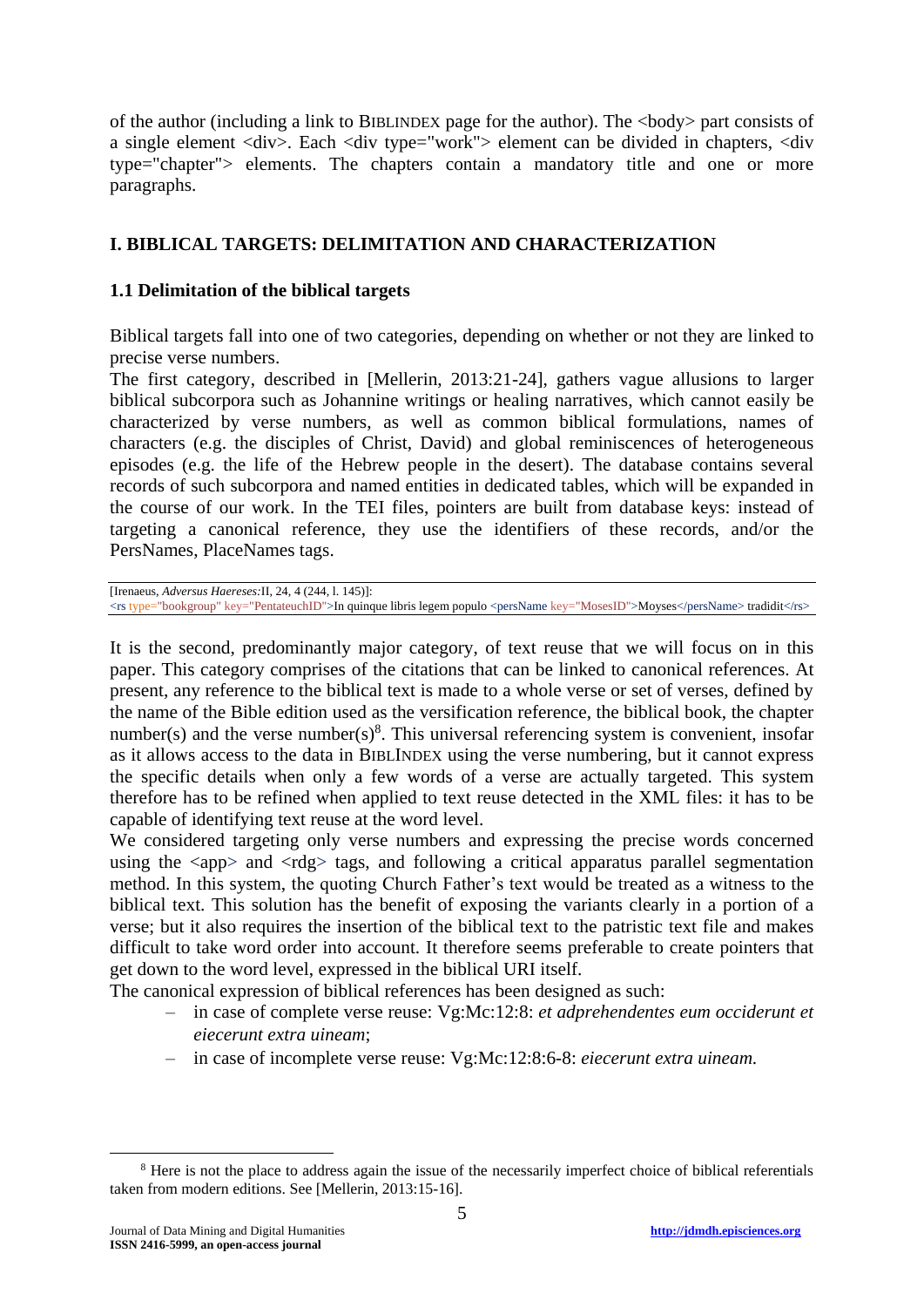Each URI constructed targets a verse in the Bible parser of the BIBLINDEX website, allowing the visualization of the text in its biblical context. The second example above is represented in the XML as follows<sup>9</sup>:



Clicking the link expressed in the target opens the relevant page in the Bible parser, represented below in Figure 1.

|                         | Novum Testamentum                                                                                    |       |    |        |      |     |    |          |    |     |      |     |  |
|-------------------------|------------------------------------------------------------------------------------------------------|-------|----|--------|------|-----|----|----------|----|-----|------|-----|--|
| Mt                      | Lk<br>Mk                                                                                             | $\ln$ | Ac | Rm     | 1 Co | 2CO | Ga | Ep       | Ph | Col | 1 Th | 2Th |  |
| Apocrypha               |                                                                                                      |       |    |        |      |     |    |          |    |     |      |     |  |
| Man                     | 3 Ezr                                                                                                | 4 Ezr |    | Ps 151 | Laod |     |    |          |    |     |      |     |  |
| Chapters<br>1<br>Verses | 3<br>et coepit illis in parabolis loqui vineam pastinavit homo et circumdedit sepem et fodit lacum e | 5     | 6  | 8      | 9    | 10  | 11 | 12<br>13 | 14 | 15  | 16   |     |  |
|                         | et misit ad agricolas in tempore servum ut ab agricolis acciperet de fructu vineae                   |       |    |        |      |     |    |          |    |     |      |     |  |
|                         | qui adprehensum eum ceciderunt et dimiserunt vacuum                                                  |       |    |        |      |     |    |          |    |     |      |     |  |
|                         | et iterum misit ad illos alium servum et illum capite vulneraverunt et contumeliis adfecerunt        |       |    |        |      |     |    |          |    |     |      |     |  |
|                         | et rursum alium misit et illum occiderunt et plures alios quosdam caedentes alios vero occide        |       |    |        |      |     |    |          |    |     |      |     |  |
| 6                       | adhuc ergo unum habens filium carissimum et illum misit ad eos novissimum dicens quia revi           |       |    |        |      |     |    |          |    |     |      |     |  |
|                         | coloni autem dixerunt ad invicem hic est heres venite occidamus eum et nostra erit hereditas         |       |    |        |      |     |    |          |    |     |      |     |  |
| 8                       | et adprehendentes eum occiderunt et eiecerunt extra vineam                                           |       |    |        |      |     |    |          |    |     |      |     |  |

Figure 1: Screenshot of http://www.biblindex.info/en/biblical/content/ref/Vg Mc\_12\_8:6-8

The detailed expression of these canonical references for more complex cases is being developed using semantically meaningful identifiers compliant with the "Canonical Text Service"  $(CTS)^{10}$ : this allows a future reformulation of our URIs with CTS.

This precise word-level targetting allows to refer a single texte reuse to several biblical sources.

Another additional advantage means that a passage of a text written in one language may be related to a Bible written in another, which is not its usual reference Bible.

<sup>9</sup> The examples that follow do not use the full encoding system finally chosen, but present a simplified version, highlighting only the precise aspects the example is illustrating. The complete encoding model is presented in the third part of this paper.

<sup>&</sup>lt;sup>10</sup> CTS [http9] is a component of the CITE citation architecture designed by the Homer Multitext Project. The CTS URNs (Uniform Resource Names) follow a naming pattern that has the capability to represent with precision the cited entity. Hence the CTS scheme allows to cite at the text level or at the level of a passage of text. The version (or instance) of the text or the level of the generic notional work that the text represents may also be expressed with this citation scheme. As it follows a hierarchical structure that is aligned to the BIBLINDEX database structure, it will be easy to retrieve metadata information of text passages from CTS canonical reference in the BIBLINDEX platform.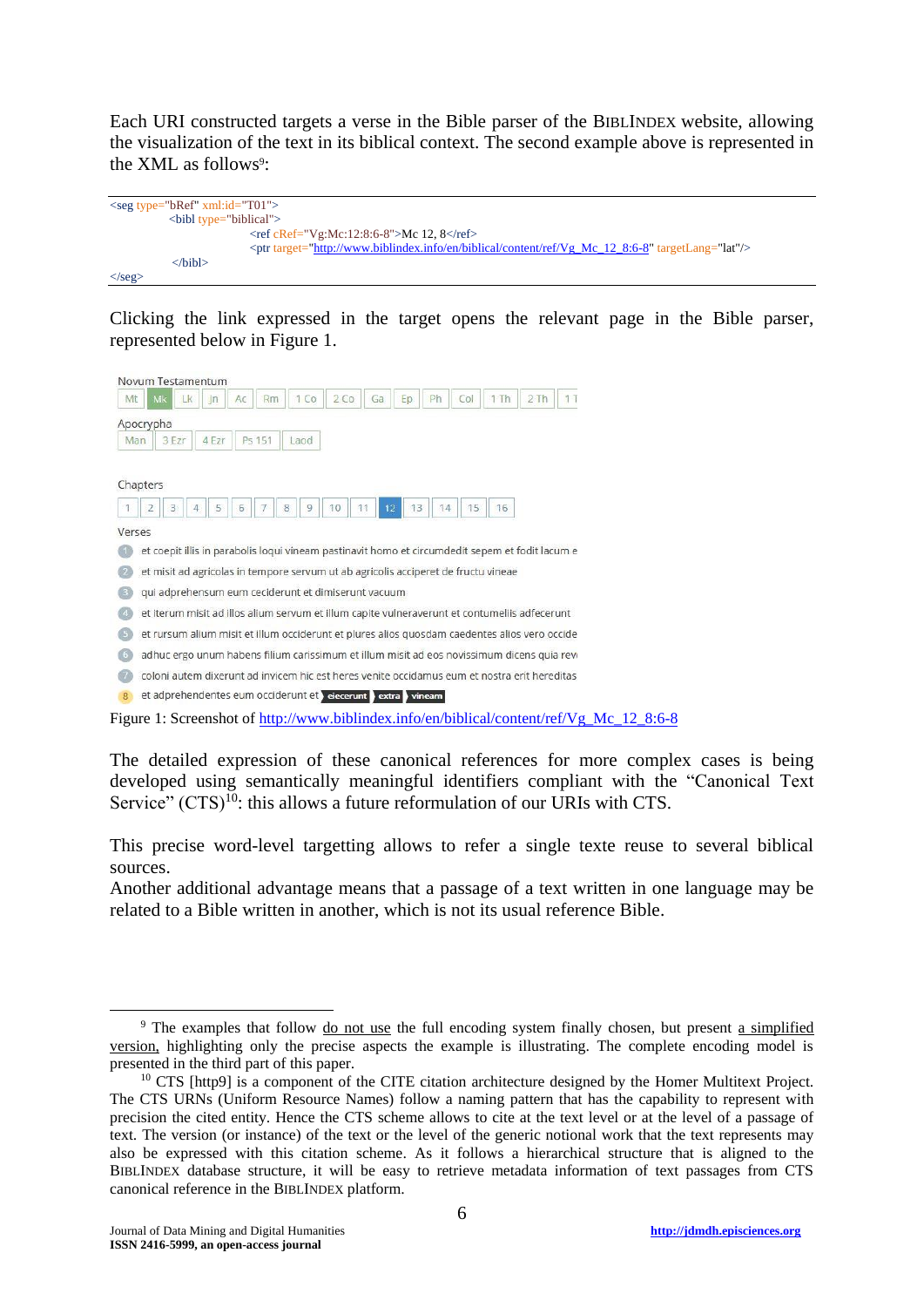```
[Jerome, Epistula 36 ad Damasum 12 (59, l. 17)], whose text is mostly related to the Vulgata, quotes sometimes the Septuagint.
<seg type="scripturalQ" xml:id="B01">
           <seg type="insertion">ubi Septuaginta posuerunt</seg>
quinta autem generatione ascenderunt filii Israhel de terra Aegypti</seg>
<note type="scripturalNote" subtype="translation_latin<sup>11</sup>">
           <seg type="bRef">
                      <bibl type="biblical">
                                 <ref cRef="LXX:Ex:13:18:15-26"/>
                                 <ptr target="http://www.biblindex.info/fr/biblical/content/ref/LXX_Ex_13_18:15-26"/>
                      </bibl>
           \langle/seg>\langlenote\rangle
```
In addition to the reference Bibles stored in the BIBLINDEX database, "Bible" entities under construction can be targeted. In Greek for example, the translation made from the Hebrew by Aquila ( $2<sup>nd</sup>$  c. AD) is assumed as a work on the whole Bible, but has to be reconstructed from fragments. If reuse of Aquila's text is identified, it will be related to a virtual target, prefixed AQ instead of LXX, with a verse number equivalent to the LXX verse number. The entity "Aquila's version" will be a posteriori gradually reconstructed by compiling the discovered instances of text reuse. Similarly, in the Latin tradition, each time an author quotes the *Vetus Latina* and not a text form similar to the Vulgate's text form, a record in the entity "Vetus Latina" will be created.

Table 1 lists further examples of (partial) biblical versions we have already identified in our corpora which could be (partially) reconstructed using our text reuse discoveries.

| Aq.            | Aquila                                        |
|----------------|-----------------------------------------------|
| Symm.          | Symmaque                                      |
| Theod.         | Theodotion                                    |
| Ouinta         | Ouinta                                        |
| Sexta          | Sexta                                         |
| V <sub>2</sub> | "The Others"                                  |
| Sin.           | text of Codex Sinaiticus                      |
| V3             | text B in Rahlfs' edition                     |
| Heb.           | Psalmi juxta Hebraeos                         |
| Diat.          | <i>Diatessaron</i>                            |
| VL             | <i>Vetus Latina</i> text of a specific Father |

Table 1. Other biblical versions.

### **1.2 Description of the textual reality expressed by the canonical reference**

This information regarding biblical verses and words described in the previous section will be supplemented by specifying the nature of the relationship between the text reuse and the target.

Abbreviations, such as the sign  $\neq$  used in the printed volumes of the Sources Chrétiennes series, may be used to indicate morpho-syntactic and/or lexical modifications which have been made in the textual reality expressed by a canonical reference, with respect to the reference edition chosen. These modifications are usually caused by the introduction of the reuse in the thread of the discourse, examples of this include changes in the word order, recasting in direct or indirect form, addition of particles or conjunctions, changes in tense,

 $11$  See infra, 1.2 (p.7), the definition of this subtype.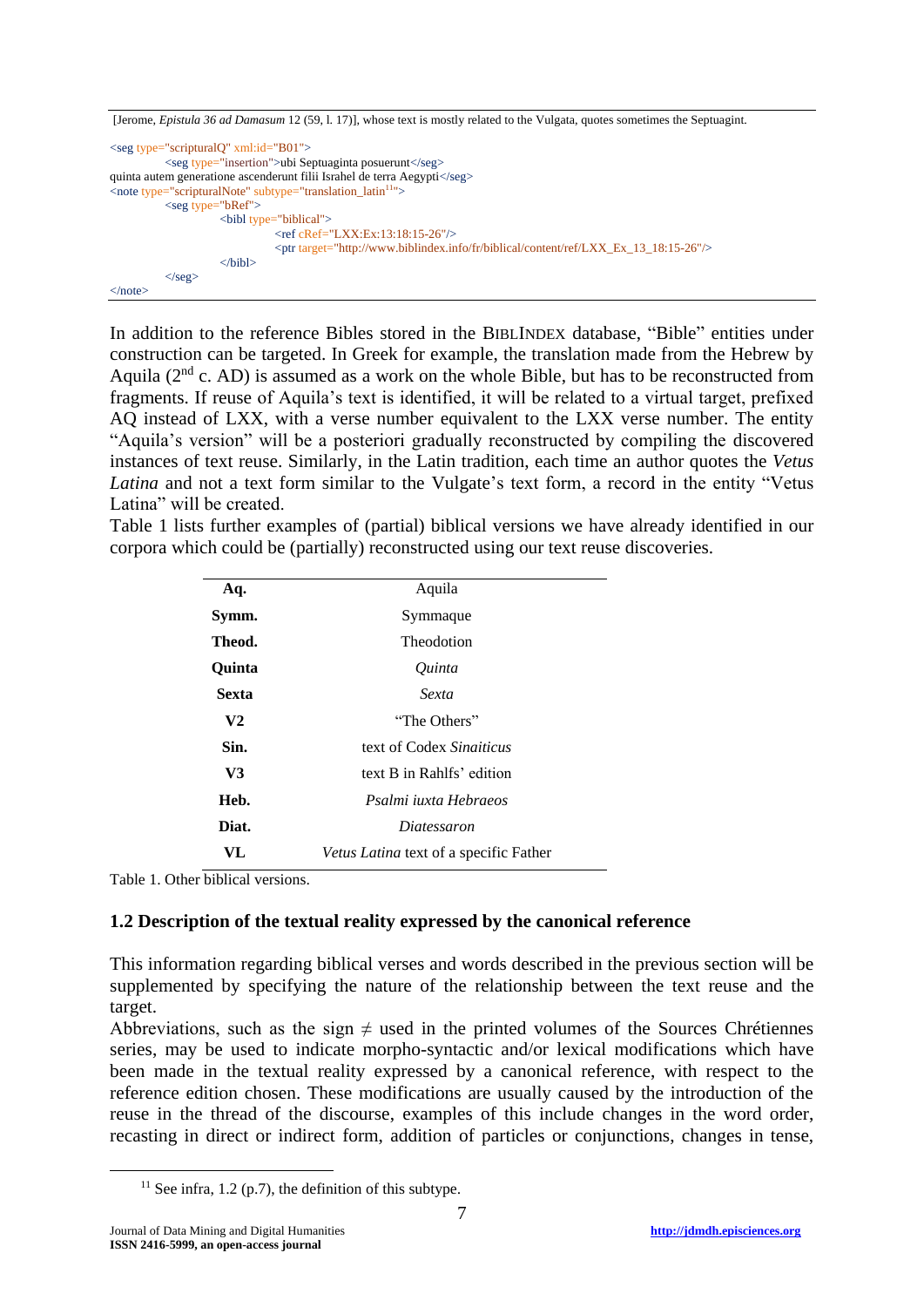mood or person, and so on. A fine-grained TEI markup could be used to refine the description of these "morpho-syntactic modifications", ad locum. But such an approach would be a considerable burden in the encoding work and would not be useful for the further data processing. Instead these differences will be directly visualized by comparing texts in the user interfaces of BIBLINDEX. This solution is favored by the project as, rather than data mining, its primary aim is to provide human users with an easy way of seeing text reuses both in their original and their reuse contexts. To indicate a text reuse that exhibits changes from the original, the attribute value "inexactQuotation" is used.

```
[Bernard of Clairvaux, Liber ad milites Templi de novae militiae, Prologus:48, l. 1]
```

```
… Hugoni, militi Christi et magistro militiae Christi, Bernardus Claraevallis solo nomine abbas:
<seg type="scripturalQ" xml:id="lat.sQ.Tpl.Pr.a">bonum certamen certare</seg>
<note type="scripturalNote" type="bRef">
           \langleseg xml:id="lat.b.Tpl.Pr.a" >
                      <bibl type="biblical">
                                  <ref cRef="Vg:2_Tm:4:7:1-3"/>
                                  <ptr target="http://www.biblindex.info/en/biblical/content/ref/Vg_2%20Tm_4_7:1-3"/>
                      \langlehibl\rangle\langle/seg><link target="#lat.sOcc.Tpl.Pr.a12 #lat.b.Tpl.Pr.a" type="inexactQuotation"/>
\langlenote\rangle
```
An author may also quote a translation or a transliteration of the Bible taken as a reference, which led to the creation of further subtypes:

```
[Jerome, Epistula XXXIV ad Marcellam 2:45, l. 3]
<seg type="scripturalQ" subtype="normal" xml:id="lat.sQ.Ep.34.2.a">
           <seg type="insertion" ana="#explicitScripturalAttribution">Vnde ad Hebraeum recurrens inueni pro</seg>
pane doloris</seg>
<note type="scripturalNote" xml:id="lat.sNote.Ep.34.2.a">
          <seg type="bRef" xml:id="lat.b.Ep.34.2.1">
                      <bibl type="biblical">
                                <ref cRef="Vg:Ps:126:2:12-13"/>
                                 <ptr target="http://www.biblindex.info/en/biblical/content/ref/Vg_Ps_126_2:12-13"/>
                      </bibl>
           \langle/seg>
           <link target="#lat.sOcc.Ep.34.2.a #lat.b.Ep.34.2.113
" type="inexactQuotation" subtype="explicit"/>
</note><seg type="scripturalQ" subtype="translitteration_hebrew" xml:id="lat.sQ.Ep.34.2.b">
           <seg type="insertion" ana="#genericScripturalAttribution">scriptum esse</seg>
leem aasabim</seg>
<note type="scripturalNote" xml:id="lat.sNote.Ep.34.2.b">>
           \langleseg type="bRef" xml:id="lat.b.Ep.34.2.2">
                      <bibl type="biblical">
                                 <ref cRef="BHS:Ps:127:2:2-3"/>
                                 <ptr target="http://www.biblindex.info/en/biblical/content/ref/BHS_Ps_127_2:2-3"/>
                      \epsilon/hihl\epsilon\langle/seg><link target="#lat.sOcc.Ep.34.2.b #lat.b.Ep.34.2.2 type="inexactQuotation"" subtype="explicit"/>
</note>
<seg type="scripturalQ" subtype="normal" xml:id="lat.sQ.Ep.34.2.c">
           <seg type="insertion" ana="#explicitScripturalAttribution">quod Aquila interpretatus est</seg>
           ἄρτον τῶν διαπονημάτων</seg>
<note type="scripturalNote" xml:id="lat.sNote.Ep.34.2.c">
          \langleseg type="bRef" xml:id="lat.b.Ep.34.2.3">
                     <bibl type="biblical">
                                 <ref cRef="AQ:Ps:126:2:13-15"/>
                                 <ptr target="http://www.biblindex.info/en/biblical/content/ref/....<sup>14</sup>"/>
                      \langlehihl>
```
<sup>&</sup>lt;sup>12</sup> ID of the quoting passage in Bernard's work.

<sup>&</sup>lt;sup>13</sup> Simplified encoding.

<sup>&</sup>lt;sup>14</sup> Not available yet.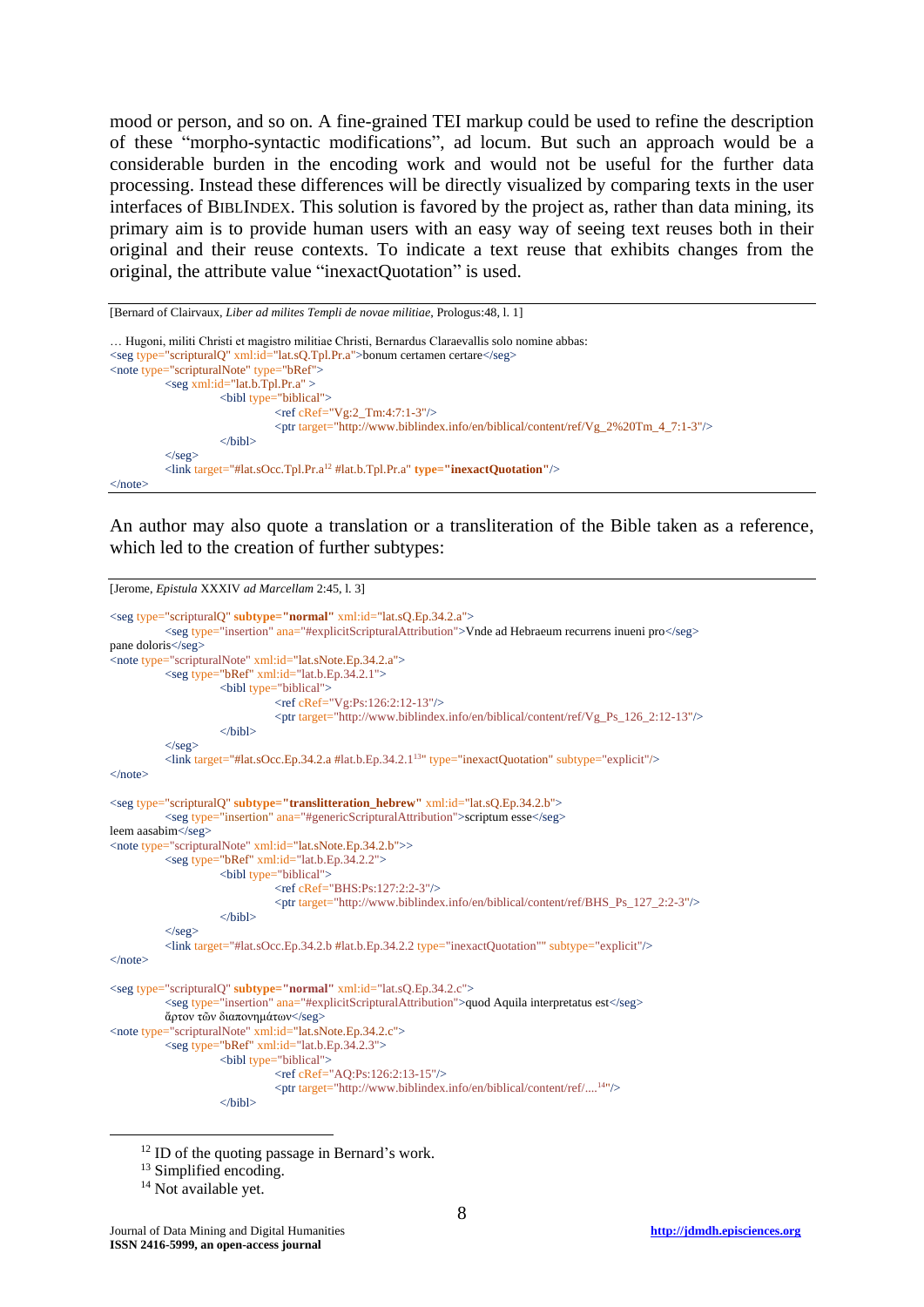```
\langle/seg\rangle<link target="#lat.sOcc.Ep.34.2.c #lat.b.Ep.34.2.3" type="inexactQuotation" subtype="explicit"/>
\langlenote>
<seg type="scripturalQ" subtype="translation_latin" xml:id="lat.sQ.Ep.34.2.d">
           <seg type="insertion">id est</seg>
           panem elaborationum</seg>
<note type="scripturalNote" xml:id="lat.sNote.Ep.34.2.d">>
          <seg type="bRef" xml:id="lat.b.Ep.34.2.4"
                      <bibl type="biblical">
                                 <ref cRef="AQ:Ps:126:2:13-15"/>
                                 <ptr target="http://www.biblindex.info/en/biblical/content/ref/..."/>
                      \langlehihl>
           \langle/seg><link target="#lat.sOcc.Ep.34.2.d #lat.b.Ep.34.2.4" type="inexactQuotation" subtype="explicit"/>
</note>
```
Finally, each time several canonical references are related to the same text reuse, either a probability coefficient must be specified<sup>15</sup>, or the canonical references must be ordered. This question especially arises in cases of internal biblical reuses (quotations from the Old Testament in the New, synoptic versions of the Gospels, etc. [Mellerin, 2013:28-30]); but it also applies to phrases common to several verses.

```
[Bernard of Clairvaux, Homilia I in Laudibus Matris 3:112, l. 7]
<seg type="scripturalQ" xml:id="lat.sQ.Miss.H1.3.c">
           <seg type="insertion" xml:id="lat.sI.Miss.H1.3.c.1">scriptum est : </seg>
Nisi Dominus Sabaoth reliquisset nobis semen, sicut Sodoma fuissemus et sicut Gomorrha similes essemus</seg>
<note type="scripturalNote" xml:id="lat.sNote.Miss.H1.3.c">
           <seg type="bRef" xml:id="b.Miss.H1.3.3">
                      <bibl type="biblical">
                                <ref cRef="Vg:Rm:9:29:5-19"/>
                                 <ptr target="http://www.biblindex.info/fr/biblical/content/ref/Vg_Rm_9_29:5-19"/>
                      </bibl>
           \langle/seg><link target="#lat.sOcc.Miss.H1.3.c #b.Miss.H1.3.3" type="inexactQuotation" subtype="explicit" ana="#priority_rank1"/>
           <seg type="bRef" xml:id="b.Miss.H1.3.4">
                      <bibl type="biblical">
                                 \langleref cRef="Vg:Is:1:9">Is 1, 9\langleref>
                                 <ptr target="http://www.biblindex.info/fr/biblical/content/ref/Vg_Is_1_9"/>
                      </bibl>
           \langle/seg><link target="#lat.sOcc.Miss.H1.3.c #b.Miss.H1.3.4" type="inexactQuotation" subtype="explicit" ana="#priority_rank2"/>
\langlenote\rangle
```
## **II. TEXT REUSE IN THE PATRISTIC TEXT: DELIMITATION AND CHARACTERIZATION**

#### **2.1 Delimitation of the patristic text reuse**

"The text reuse object considered is a **text unit defined as a part of a patristic text in which an author refers, explicitly or implicitly, through quotation, mention or reminiscence, to one or more parts of the biblical text.** Multiple biblical references may be found in a single unit. In each text unit, the author's thought and the biblical contents are nested together in such a way that they are often impossible to separate. This is why a unit is not constituted by the exact words of the Bible which also appear in the Fathers' text, but is defined as the coincidence between a patristic sense unit and a biblical one. There may be no common words between the text unit and the biblical referential, for example in the case of a complete paraphrase of the biblical text. A single word, if relevant, can be a biblical reference and a unit." [Allenbach, 1975:20-21].

<sup>&</sup>lt;sup>15</sup> A three-level coefficient has been planed: high, medium or low probability that this specific text has been selected in the Father's memory rather than this other. As the criteria are often very tenuous, we can't think of something more precise.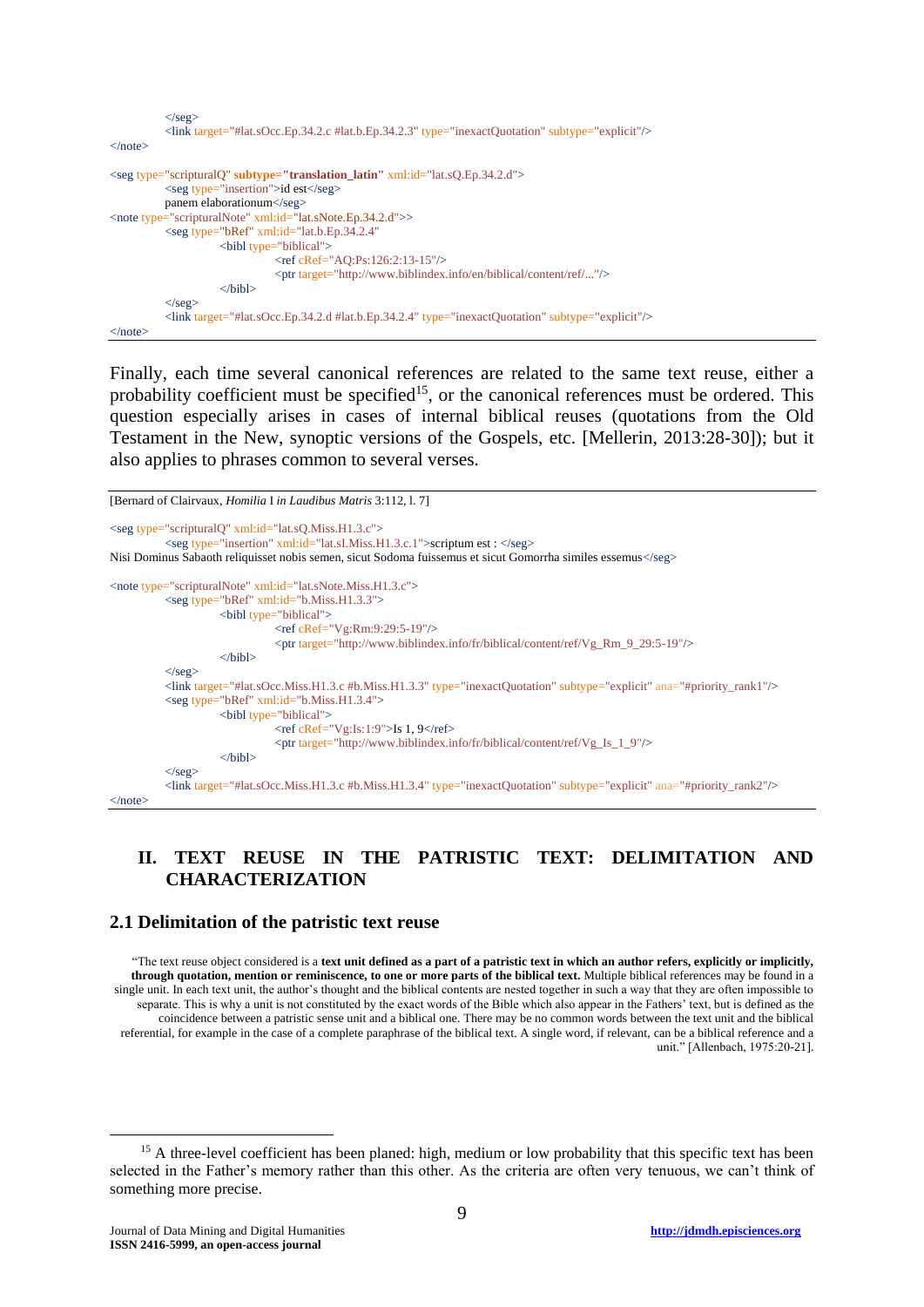### *2.1.1 Delimitation of the quotation*

We first had to decide whether empty elements as boundary delimiters (milestones) or container elements (bloc or segment elements) should be used to indicate the beginning and end of each text reuse. The use of milestones and generic anchors avoids problems of overlapping hierarchies in the encoding; but non-empty elements are more suited to describing precisely a segment of text with help of attributes and types.

The following examples, taken from [Bernard of Clairvaux, *De Diligendo Deo*], show what the encoding would look like using each of these two methods.

The first example highlights a case of overlapping reuses.

| [Bernard of Clairvaux, <i>De diligendo Deo</i> 27:130, 1. 24-26]<br>Corpus mortis is a literal quotation of Rm 7:24:8-9; corpus mortis aggravat is a modified quotation of Sp 9:15:1.3-5 (mortis is considered a<br>paraphrase of <i>quod corrumpitur</i> read in Sp 9:15).                                                  |
|------------------------------------------------------------------------------------------------------------------------------------------------------------------------------------------------------------------------------------------------------------------------------------------------------------------------------|
| <b>ANCHORS</b>                                                                                                                                                                                                                                                                                                               |
| perturbat diei malitia                                                                                                                                                                                                                                                                                                       |
| <anchor xml:id="anchor1"></anchor> corpus mortis <anchor xml:id="anchor2"></anchor> aggravat <anchor xml:id="anchor3"></anchor> sollicitas carnis necessitas                                                                                                                                                                 |
| defectus corruptionis non sustinet.                                                                                                                                                                                                                                                                                          |
| $\leq$ span from="#anchor1" to="#anchor2" source <sup>16</sup> ="#Vg:Rm7:24:8-9">biblical occurrence $\leq$ /span>                                                                                                                                                                                                           |
| $\epsilon$ <span from="#anchor1" source="#Vg:Sp:9:15:1.3-5" to="#anchor3">biblical occurrence <math>\epsilon</math>/span&gt;</span>                                                                                                                                                                                          |
| <b>SEG TAGS</b>                                                                                                                                                                                                                                                                                                              |
| perturbat diei malitia                                                                                                                                                                                                                                                                                                       |
| $\langle \text{seg type}$ "scripturalQ" xml:id="seg1" source="#Vg:Rm7:24:8-9">corpus mortis $\langle \text{seg}\rangle$                                                                                                                                                                                                      |
| $\langle$ seg type="scripturalQ" xml:id="seg1a" source="#Vg:Sp:9:15:5">aggravat $\langle$ /seg>                                                                                                                                                                                                                              |
| sollicitas carnis necessitas defectus corruptionis non sustinet                                                                                                                                                                                                                                                              |
| $\gamma$ is specifier $\gamma$ and $\gamma$ and $\gamma$ and $\gamma$ and $\gamma$ and $\gamma$ and $\gamma$ and $\gamma$ and $\gamma$ and $\gamma$ and $\gamma$ and $\gamma$ and $\gamma$ and $\gamma$ and $\gamma$ and $\gamma$ and $\gamma$ and $\gamma$ and $\gamma$ and $\gamma$ and $\gamma$ and $\gamma$ and $\gamma$ |

The encoding with anchors is simple and intuitive, it sticks to the actual delimitation of the text reuse; but in order to characterize this reuse it is still necessary to create segments, using the anchors' identifiers, in the form of <span> tags which are independent of the text structure.

The encoding with non-empty elements artificially creates a segment (seg1a) which is only a part of the text reuse. The second text reuse should still be expressed as formed by the addition of segments. The code is not as "clean" as when milestones are used, but the amount of work to mark up the text is similar.

The second example presents a case of a quotation interrupted by an insertion.

#### [Bernard of Clairvaux, *De diligendo Deo* 31:138, l. 6-7] **ANCHORS** <anchor xml:id="anchor1"/>Comedite<anchor xml:id="anchor2"/>inquit<anchor xml:id="anchor3"/>amici et bibite et inebriamini carissimi<anchor xml:id="anchor4"/> <span from="#anchor1" to="#anchor2" xml:id="seg1a"/>  $\epsilon$ span from="#anchor3" to="#anchor4" xml:id="seg1b"/> <join target="#seg1a #seg1b" result="seg" type="biblical\_occurrence" xml:id="seg1" source="#Vg:Ct:5:36-41"/> **SEG TAGS** <seg type="scripturalQ" source="#Vg:Ct:5:36-41">Comedite <seg type="insertion">inquit</seg> amici et bibite et inebriamini carissimi</seg>

This time, the encoding using anchors is cumbersome; the encoding using  $\langle$ seg $\rangle$  elements is faster and more intuitive. As it is clearly better for simple cases and interrupted text reuses,

<u>.</u>

 $16$  The 'source' attribute is not used in the real encoding, but as it is not the point of the following examples, a simplified markup is shown.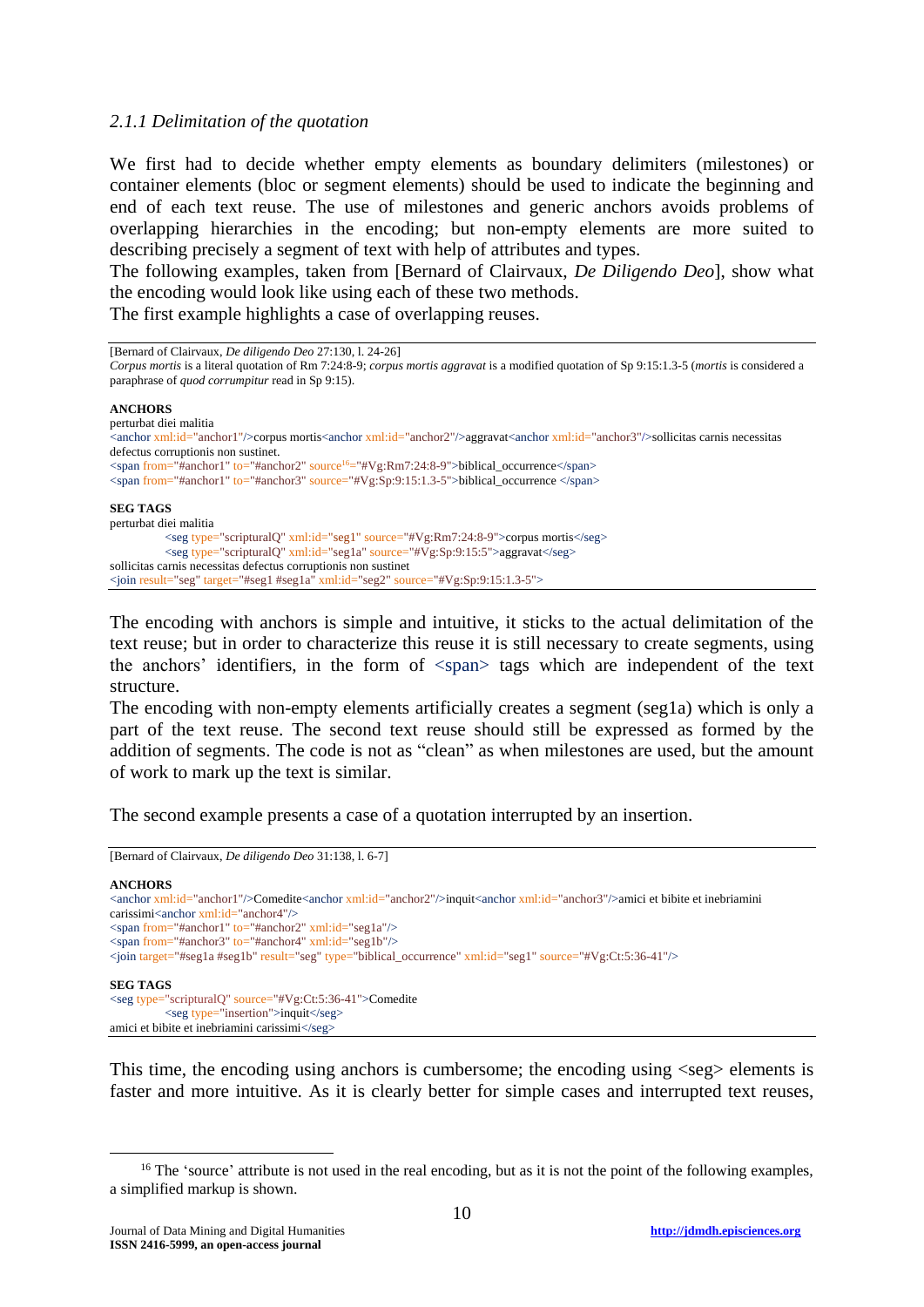and as complex as the encoding with milestones in cases of overlaps, the encoding with  $\langle$ seg> tags has been chosen and applied to the whole corpus.

The semantically neutral  $\langle$ seg $>$ tag was retained rather than the quote-specific tags proposed by the TEI,  $\langle q \rangle$ ,  $\langle \text{cit} \rangle$  and  $\langle \text{quote} \rangle$ :  $\langle q \rangle$ , as a graphical marker, is not relevant to the ancient texts in general; <cit> assumes that the source is explicitly mentioned, which is rarely the case in our corpus; <quote> assumes the explicit intention to quote, which is also irrelevant in most cases. Moreover, we have left aside the tags specifying the status of the enunciation, <said>, <mentioned>, <soCalled>, because these topics find their place in the commentary notes.

In its simplest case, the reuse is composed exclusively of words quoted exactly, from a single biblical passage and without any discursive interruption. However, such text reuse occurs rarely in our corpus, rather they are frequently interrupted by inserted segments.

### *2.1.2 Delimitation of the inserted segments*

A text reuse may include introductory texts, binding texts and paraphrased sections, which, while part of the text reuse from the author's point of view, do not refer to the biblical target. The content that directly refers to the biblical target must be isolated, and the other parts may be annotated with specific attributes.

The next example (which is the same text reuse instance as the previous example) presents an instance of text reuse that includes an explicit insertion formula<sup>17</sup> mixed with the biblical text quoted.

Audi et <seg type="scripturalQ" source="#Vg\_Ct\_5:36-41"> <seg **type="insertion" ana="#explicitScripturalAttribution"**>sponsum in Canticis ad profectum hunc trimodum invitantem</seg> Comedite <seg **type="insertion" ana="#genericScripturalAttribution"**>, inquit,</seg> amici, et bibite, et inebriamini carissimi</seg>.

The text parts where a biblical text reuse is observed are marked with the element  $\langle seg \rangle$ . This element includes the words borrowed from the Bible, but also introductory formulas and possible insertions. However, this system of sub-segmentation is not sufficient in the most complex cases, in particular when text reuses containing references to several biblical texts and with various insertions must be handled. Let's take as an example [Jerome, *Prologue to Samuel-Kings*]*.* The introduction formula is common to all texts, the terms taken from the book of Exodus are nested and present each in several verses.

[Jerome, *Prologus in libro Regum*]

**[**In Tabernaculum Dei [offert] (25:3; 35:5) unusquisque quod potest : alii [*aurum et argentum  et lapides* pretiosos] (25:3; 35:5; 35:9)*,* alii [*byssum et purpuram, coccum* offerunt et *hyacinthum*] (25:7; 35:6; 35:23) *;* nobiscum bene agetur, si [obtulerimus *pelles et caprarum pilos*] (25:4-5; 35:7; 35:23)**]***.*

The encoding of such a text by segmentation and sub-segmentation is an insoluble puzzle. Due to the frequency of such complex cases in our corpus, we have decided to generalize the encoding by tokenization of words; it makes the management of simple cases more complicated but is essential for complex ones. A preliminary step of processing the text files has been planned. The files will be imported into TXM [http8] associated with TreeTagger [http10] to automate the preliminary marking of each word. This phase will also include lemmatization.

<sup>&</sup>lt;sup>17</sup> About the typing of insertions, see below, 2.2.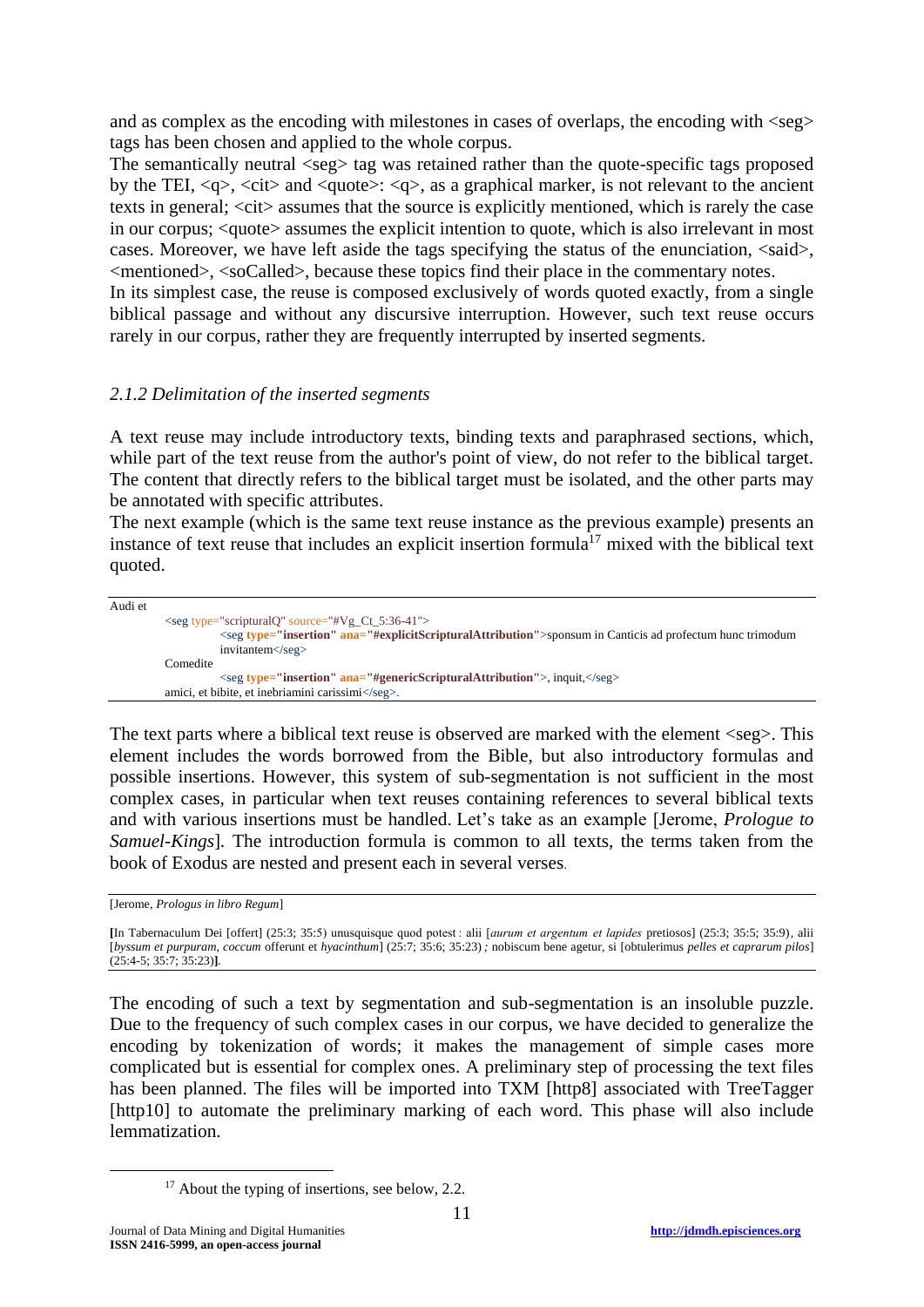The following example illustrates the encoding eventually chosen to solve complex cases of overlaps, using tokenisation and lemmatization. The <span> element, used with the 'target' attribute, allows a very precise segmentation.

```
[Jerome, Prologus in libro Regum]
```

```
<w xml:id="w_2">Tabernaculum</w> <w xml:id="w_3">Dei</w>
    <seg type="scripturalQ"><w xml:id="w_4">offert</w>
        <seg type="insertion" xml:id="sI_1"><w xml:id="w_5">unusquisque</w> <w xml:id="w_6">quod</w> <w
        xml:id="w_7">potest</w> <pc xml:id="lat.pc_1">:</pc> <w xml:id="w_8">alii</w> </seg>
    <w xml:id="w_9">aurum</w> <w xml:id="w_10">et</w> <w xml:id="w_11">argentum</w> <w xml:id="w_12">et</w> <w
   xml:id="w_13">lapides</w> <w xml:id="w_14">pretiosos</w>
        <seg type="insertion" xml:id="sI_2"><pc xml:id="lat.pc_2">,</pc> <w xml:id="w_15">alii</w> </seg>
    <w xml:id="w_16">byssum</w> <w xml:id="w_17">et</w> <w xml:id="w_18">purpuram</w>< pc xml:id="pc_3">,</pc>
   <w xml:id="w_19">coccum</w> <w xml:id="w_20">offerunt</w> <w xml:id="w_21">et</w> <w xml:id="w_22">hyacinthum</w>
       <seg type="insertion" xml:id="sI_3"> <pc xml:id="lat.pc_4">;</pc> <w xml:id="w_23">nobiscum</w> <w
        xml:id="w_24">bene</w> <w xml:id="w_25">agetur</w><pc xml:id="lat.pc_5">,</pc> <w xml:id="w_26">si</w></seg>
    <w xml:id="w_27">obtulerimus</w> <w xml:id="w_28">pelles</w> <w xml:id="w_29">et</w> <w xml:id="w_30">caprarum</w>
   \langle w \rangle xml:id="w_31">pilos\langle w \rangle<span target="#w_4 #w_9 #w_10 #w_11 #w_12 #w_13 #w_14 #w_16 #w_17 #w_18 #w_19 #w_20 #w_21 #w_22 #w_27 #w_28 
        #w_29 #w_30 #w_31" type="scripturalOcc" xml:id="lat.sOcc.a.1"/>
        <span target="#w_16 #w_17 #w_18 #w_19 #w_22 #w_28 #w_29 #w_30 #w_31" type="scripturalOcc" xml:id="lat.sOcc.a.2"/>
   \langle/seg>
<note n="a" place="foot" style="txt_Note" type="scripturalNote" xml:id="sNote.a">
   \leqseg type="bRef" xml:id="b.1">
        <bibl type="biblical">
           <ref cRef="Vg:Ex:25:2:12_25:3:7-10_25:4:1-4.8-10_25:5:2_._25:7:1.4">Ex 25, 2-5.7</ref>
       \langlehihl>
    \langleseg>
    <link subtype="implicit" target="#lat.sOcc.a.1 #b.1" type="inexactQuotation"/>
    <seg type="bRef" xml:id="b.2">
        \frac{1}{2} <br/>biblical">
           <ref cRef="Vg:Ex:35:5:11.14-17_35:6:1-3.7-9_35:7:2_._35:9:1.4">Ex 35, 5-7.9</ref>
        \mathcal{L}/\hbarihl\mathcal{L}\langle/seg><link subtype="implicit" target="#lat.sOcc.a.1 #b.2" type="inexactQuotation"/>
    <seg type="bRef" xml:id="b.3">
        <bibl type="biblical">
           <ref cRef="Vg:Ex:35:23:4-6.9-13">Ex 35, 23</ref>
        \langlehihl>
    \langle/seg>
   <link subtype="implicit" target="#lat.sOcc.a.2 #b.3" type="inexactQuotation"/>
</note>
```
#### **2.2 Characterization of the patristic text reuse**

A text reuse is partially characterized by the segment containing the quoted biblical text. Thus, we can specify if it is a lemma, that is to say a biblical section specifically commented on in a commentary, an homily or a biblical chain (*catena*), or a reuse of this lemma in the text.

```
[Bernard of Clairvaux, Homilia in laudibus Virginis matris 1, 1:106]
```
<seg type="scripturalQ" subtype="lemma" xml:id="B01" source="#Vg:Lc:1:26">Missus est angelus Gabriel a Deo in civitatem Galilae, cui nomen Nazareth, ad Virginem desponsatam viro, cui nomen erat Joseph de domo David, et nomen Virginis Maria, et reliqua. </seg>

And a little further in the same homily:

```
<seg type="scripturalQ" subtype="lemmaReuse" xml:id="B02" source="#Vg:Lc:1:26:1-6" sameAs="#B01">
          <seg type="insertion" ana="#explicitScripturalAttribution"> Ait itaque: </seg>
Missus est angelus Gabriel a Deo</seg>
```
Further information will be given in the structure of the text itself: e.g., a biblical text reuse included in a quotation from another text will be identified as such by the nesting of tags.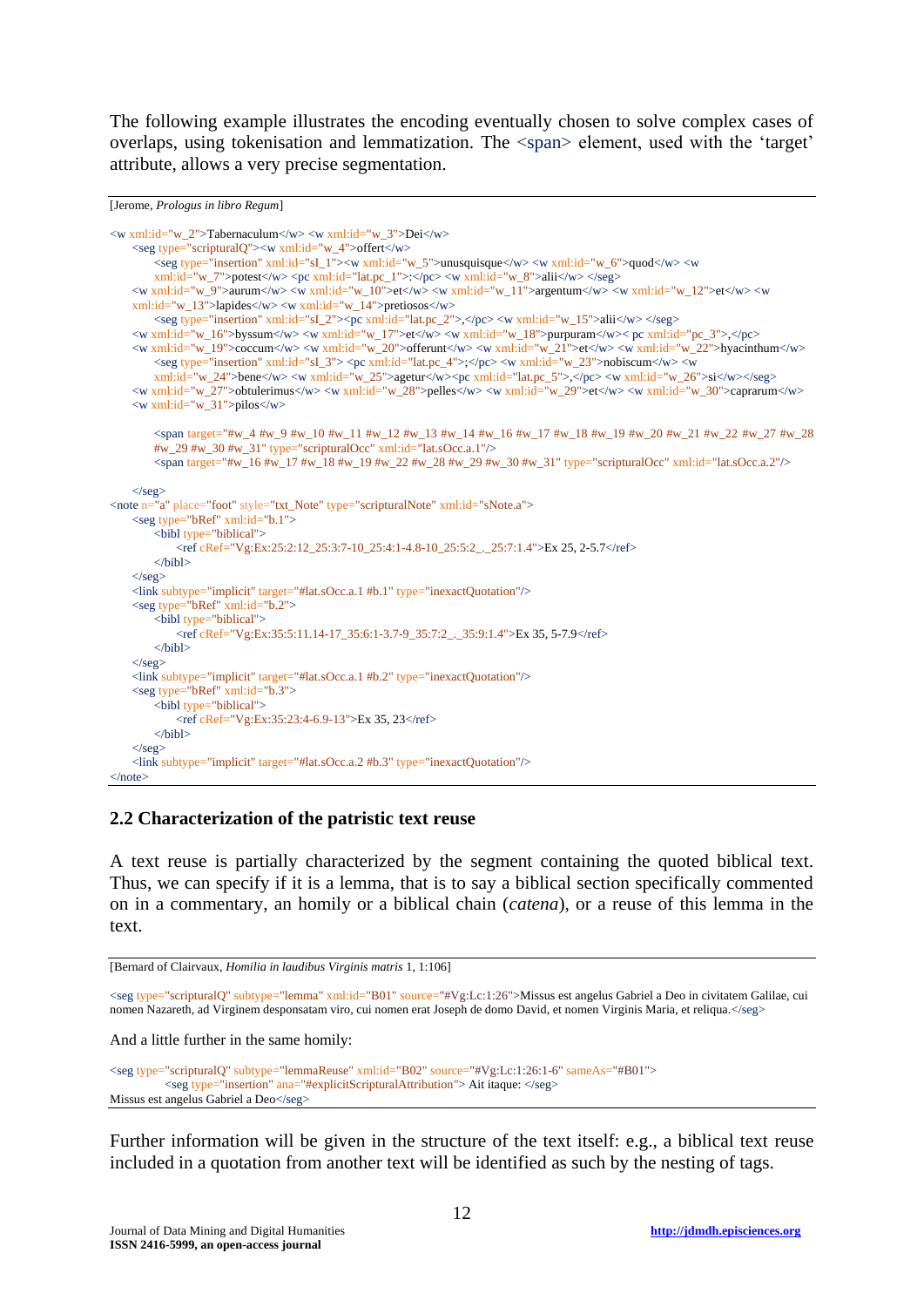Quotation of Ap:1:9 in the *Letter of the Gallic Martyrs to pope Eleutherios*, quoted itself by [Eusebius of Caesarea, *Historia Ecclesiastica* V, 4, 2:28, l. 5]:

| $<$ cit $>$             |                                                                                                                    |
|-------------------------|--------------------------------------------------------------------------------------------------------------------|
|                         | $\langle\text{quote}\rangle$ ()                                                                                    |
|                         | $\langle$ seg type="scripturalΟ" source="#LXX:Ap:1:9:3-7" >τὸν ἀδελφὸν ἡμῶν καὶ κοινωνόν $\langle$ /seg> $(\dots)$ |
|                         | $\langle$ quote $\rangle$                                                                                          |
|                         | $\epsilon$ <ref cref="ID Bx.work">Gallic Martyrs, Letter to Eleutherios<math>\epsilon</math>/ref&gt;</ref>         |
| $\langle$ cit $\rangle$ |                                                                                                                    |

Most of the characterization elements, however, will be provided by the analysis of the segments inserted in the text reuse, mentioned in the previous section (2.1.2). As BIBLINDEX aims to remain as neutral as possible, and rather provide the user with materials for his/her own hermeneutic path, we decided not to include degrees of intentionality, even though they are at the heart of the text reuse ontologies commonly used (CITO, LAWDI, etc.): each analyst can indicate his/her own interpretation of the author's act of quoting in the commentary notes.

Among the formulas used to insert the biblical text in the reuse context, we have distinguished between neutral insertions (e.g. one reads, he says), and explicit ones, which show in one way or another that the author is aware that his text is borrowed from Scripture. The latter may be general mentions (e.g. according to the Scriptures) or more explicit attributions such as a more or less precise author's name (the Prophet, the Apostle, Job, etc.) or other clues, sometimes even canonical references. The quotations that are explicitly introduced can be categorised as correct, false (in case of a mistake due to the author for instance), agraphon (words attributed to Jesus without being in any gospel), or unknown which includes words not attested in any biblical book, but quoted as belonging to the Scripture by the patristic author.

### **III. SUMMARY OF THE SELECTED ENCODING**

The following is a complete encoding scheme for all these descriptive elements. **3.1 Example: [Bernard of Clairvaux,** *Homiliae in laudibus Virginis matris* **I, 1]**

| <w xml:id="w_Miss.H1_355">Plena</w> <w xml:id="w_Miss.H1_356">quippe</w> <w xml:id="w_Miss.H1_357">sunt</w> <w< td=""></w<>                                                    |
|--------------------------------------------------------------------------------------------------------------------------------------------------------------------------------|
| xml:id="w_Miss.H1_358">omnia <w xml:id="w_Miss.H1_359">supernis</w> <w xml:id="w_Miss.H1_360">mysteriis</w> <pc< td=""></pc<>                                                  |
| xml:id="pc_Miss.H1_361">, <w_xml:id="w_miss.h1_362">ac<w_xml:id="w_miss.h1_363">caelesti</w_xml:id="w_miss.h1_363"></w_xml:id="w_miss.h1_362">                                 |
| <w xml:id="w_Miss.H1_364">singula</w> <w xml:id="w_Miss.H1_365">dulcedine</w> <w xml:id="w_Miss.H1_366">redundantia</w>                                                        |
| <pc xml:id="pc_Miss.H1_367">,</pc> <w xml:id="w_Miss.H1_368">si</w> <w xml:id="w_Miss.H1_369">tamen</w>                                                                        |
| <w xml:id="w_Miss.H1_370">diligentem</w> <w xml:id="w_Miss.H1_371">habeant</w> <w xml:id="w_Miss.H1_372">inspectorem</w>                                                       |
| <pc_xml:id="pc_miss.h1_373">,<w_xml:id="w_miss.h1_374">qui<w_xml:id="w_miss.h1_375">noverit</w_xml:id="w_miss.h1_375"></w_xml:id="w_miss.h1_374"></pc_xml:id="pc_miss.h1_373"> |
| $\le$ seg type="scripturalQ" xml:id="sQ.Miss.H1.1.b">                                                                                                                          |
| <w xml:id="w_Miss.H1_376">sugere</w> <w xml:id="w_Miss.H1_377">mel</w> <w xml:id="w_Miss.H1_378">de</w>                                                                        |
| <w xml:id="w_Miss.H1_379">petra</w> <w xml:id="w_Miss.H1_380">oleumque</w> <w xml:id="w_Miss.H1_381">de</w>                                                                    |
| $\langle w \rangle$ xml:id="w_Miss.H1_382">saxo $\langle w \rangle$ $\langle w \rangle$ xml:id="w_Miss.H1_383">durissimo $\langle w \rangle$                                   |
| $\epsilon$ span type="scripturalOcc" from="#w_Miss.H1_376" to="#w_Miss.H1_383" xml:id="sOcc.Miss.H1.1.b"/>                                                                     |
| $\langle$ /seg $>$                                                                                                                                                             |
| <note type="scripturalNote" xml:id="sNote.Miss.H1.1.b"></note>                                                                                                                 |
| $\le$ seg type="bRef" xml:id="b.Miss.H1.1.2">                                                                                                                                  |
| $\lt$ bibl type="biblical">                                                                                                                                                    |
| $\langle$ ref cRef="Vg:Dt:32.13:11-18">Dt 32, 13 $\langle$ ref>                                                                                                                |
| <ptr <="" target="http://www.biblindex.info/fr/biblical/content/ref/Vg_Dt_32_13:11-18" td=""></ptr>                                                                            |
| $targetLang="lat">>/ptr>$                                                                                                                                                      |
| $\langle$ hibl $\rangle$                                                                                                                                                       |
| $\langle$ /seg $>$                                                                                                                                                             |
| $\langle$ link type="inexactQuotation" subtype="implicit" target="#sOcc.Miss.H1.1.b #b.Miss.H1.1.2"/>                                                                          |
| $<$ /note $>$                                                                                                                                                                  |
| $\epsilon$ /pc xml:id="pc_Miss.H1_389">. $\epsilon$ /pc>                                                                                                                       |
|                                                                                                                                                                                |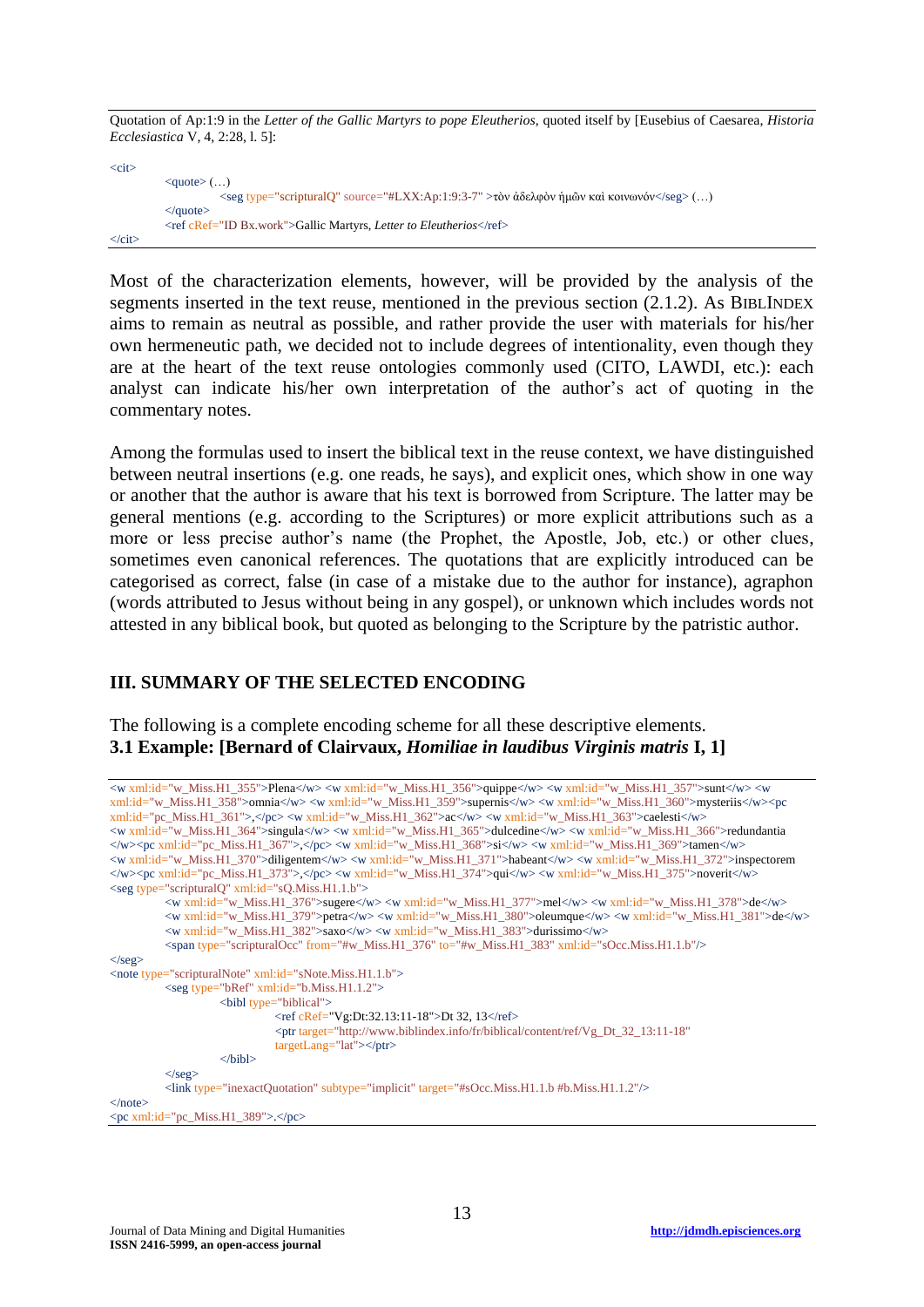### **3.2 Text reuse**

|          | <b>Content</b>                                                                                                             | <b>Attributes</b> |                 |                                                              |
|----------|----------------------------------------------------------------------------------------------------------------------------|-------------------|-----------------|--------------------------------------------------------------|
|          |                                                                                                                            | <b>Name</b>       | <b>Presence</b> | Value                                                        |
| $<$ seg> | Place of a text<br>reuse<br>w   pc   span  <br>$\lceil \text{neg} \rceil \rceil$ note $\lceil \text{text}( \rceil) \rceil$ | type              | required        | scripturalQ                                                  |
|          |                                                                                                                            | subtype           | optional        | lemma   lemmaReuse  <br>lemmaAnticipatedUse   quotationReuse |
|          |                                                                                                                            | xml:id            | required        |                                                              |

Table 2. Element <seg>

This element <seg type="scripturalQ"> contains an element <span> establishing words related to the biblical text.

|              | <b>Content</b>    | <b>Attributes</b> |                 |                                         |
|--------------|-------------------|-------------------|-----------------|-----------------------------------------|
|              |                   | <b>Name</b>       | <b>Presence</b> | Value                                   |
| $<$ span $>$ | Words related to  | from              | optional        | #[xml:id of the first biblical word in  |
|              | the biblical text |                   |                 | the text reuse                          |
|              |                   | to                | optional        | #[xml:id of the last biblical word in   |
|              |                   |                   |                 | the text reuse                          |
|              |                   | target            | optional        | #[xml:id of the first biblical word in  |
|              |                   |                   |                 | the text reuse] #[xml:id of the second  |
|              |                   |                   |                 | biblical word in the text reuse] {etc.} |
|              |                   | type              | required        | scripturalOcc                           |
|              |                   | xml:id            | required        |                                         |

Table 3. Element <span>

If the words borrowed from the Bible are contiguous, the 'from' and 'to' attributes are used. If they do not follow each other immediately the 'target' attribute is used.

The  $\leq$ seg type="scripturalQ"> element may contain insertions which are tagged with a  $\leq$ seg type="insertion"> element. Encoding focuses on the classification of segments that assign the text reuse to a speaker or source.

|             | <b>Content</b>                                                                               | <b>Attributes</b><br><b>Name</b> | <b>Presence</b>      | Value                                                                               |
|-------------|----------------------------------------------------------------------------------------------|----------------------------------|----------------------|-------------------------------------------------------------------------------------|
| $<$ seg $>$ | Words in the text<br>reuse<br>not referred<br>to the biblical text<br>w   pc   note   text() | ana                              | required             | #explicitScripturalAttribution  <br>#genericScripturalAttribution<br>#noAttribution |
|             |                                                                                              | type<br>xml:id                   | required<br>required | insertion                                                                           |

Table 4. Element <seg> applied to insertions

<seg ana="#explicitScripturalAttribution"> elements may contain a <note> element if some precision needs to be added.

|  | <b>Content</b>          | <b>Attributes</b> |          |                          |
|--|-------------------------|-------------------|----------|--------------------------|
|  |                         | <b>Name</b>       | Presence | Value                    |
|  | <note> Precision</note> | type              |          | required attributionNote |

Table 5. Element <seg> applied to insertions (precisions)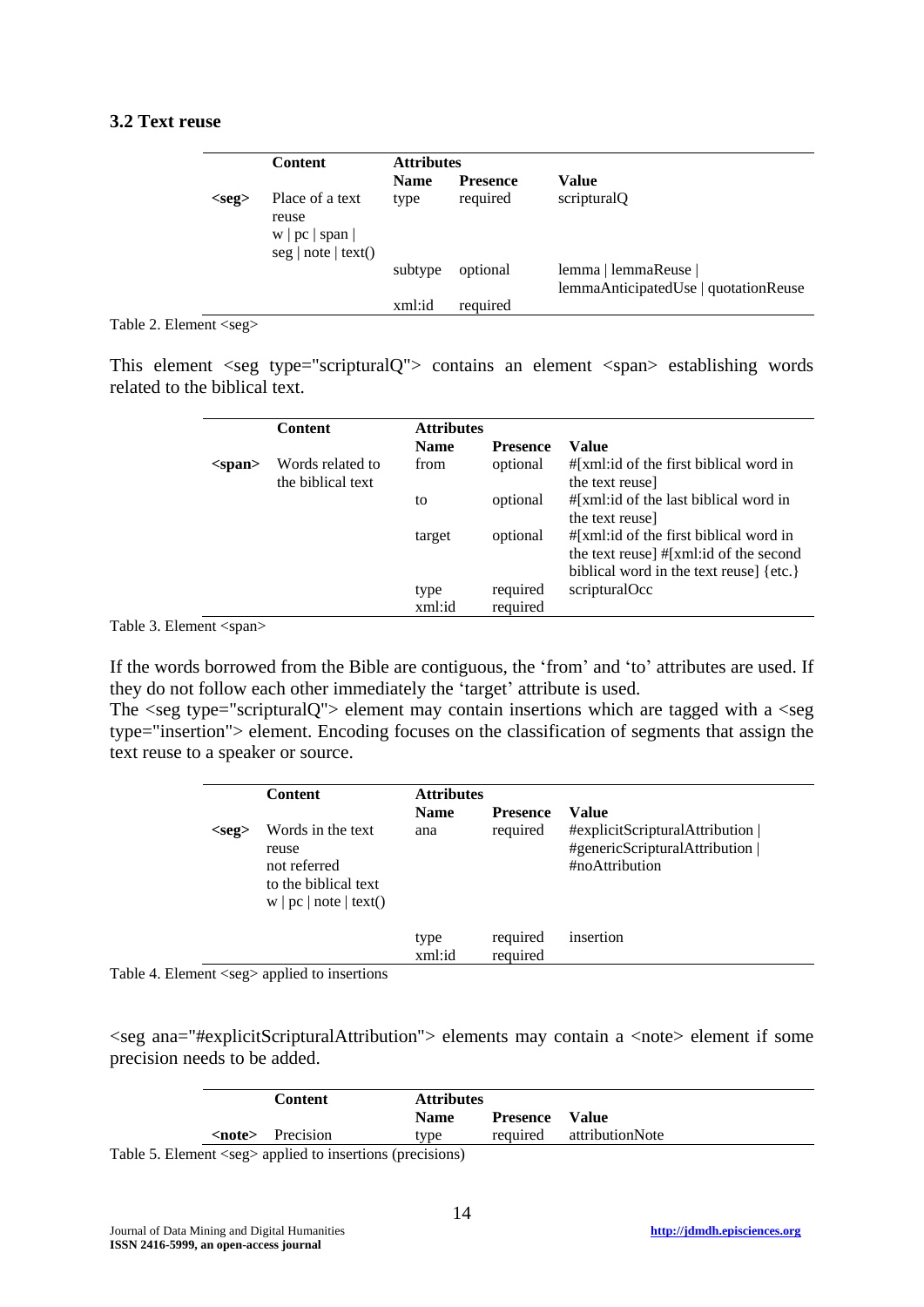## *Special case of overlapping quotations*

In some cases of overlapping text reuse the  $\langle \cdot | \cdot \rangle$  element may be used to link two discontinuous <seg> elements that form a single text reuse.

|                 | Content | Attributes  |                 |                                                                                                                     |
|-----------------|---------|-------------|-----------------|---------------------------------------------------------------------------------------------------------------------|
|                 |         | <b>Name</b> | <b>Presence</b> | Value                                                                                                               |
| $\langle$ join> |         | type        | required        | scripturalQ                                                                                                         |
|                 |         | result      | required        | seg                                                                                                                 |
|                 |         | target      | required        | $\frac{1}{2}$   xml:id of the first <seg> <math>\frac{1}{2}</math>   <math>\frac{1}{2}</math>   xml:id of the</seg> |
|                 |         |             |                 | $second <$ second $\le$ seg>]                                                                                       |
|                 |         | xml:id      | required        |                                                                                                                     |

Table 6. Element <join>

Encoding of the first text reuse segment

|          | <b>Content</b>                                                    | <b>Attributes</b>   |                             |                                                      |
|----------|-------------------------------------------------------------------|---------------------|-----------------------------|------------------------------------------------------|
| $<$ seg> | Place of a text reuse<br>w   pc   span   seg  <br>$note$   text() | <b>Name</b><br>type | <b>Presence</b><br>required | Value<br>scripturalO                                 |
|          |                                                                   | next                | required                    | $\#[xml:id \text{ of the next joined}]$<br>$<$ seg>] |
|          |                                                                   | xml:id              | required                    | [xml:id of the $\langle$ join $>$ el.] 1             |

Table 7. First element <seg> in case of disjunction

Encoding of the second text reuse segment

|             | <b>Content</b>                                                | <b>Attributes</b>   |                             |                                                     |
|-------------|---------------------------------------------------------------|---------------------|-----------------------------|-----------------------------------------------------|
| $<$ seg $>$ | Place of a text reuse<br>w   pc   span   seg   note<br>text() | <b>Name</b><br>type | <b>Presence</b><br>required | Value<br>scripturalO                                |
|             |                                                               | prev                | required                    | $\#[xml:id]$ of the previous<br>joined <seg>]</seg> |
|             |                                                               | xml:id              | required                    | [xml:id of $\langle$ join $>$ el.] 2                |

Table 8. Second element <seg> in case of disjunction

|              | <b>Content</b>                        | <b>Attributes</b> |                      |                                                                                                                                    |
|--------------|---------------------------------------|-------------------|----------------------|------------------------------------------------------------------------------------------------------------------------------------|
|              |                                       | <b>Name</b>       | <b>Presence</b>      | Value                                                                                                                              |
| $<$ span $>$ | Words related to<br>the biblical text | from              | optional             | $#[xml:id]$ of the first biblical word in the<br>text reuse]                                                                       |
|              |                                       | to                | optional             | $\#[xml:id]$ of the last biblical word in the<br>text reuse]                                                                       |
|              |                                       | target            | optional             | $\#[xml:id]$ of the first biblical word in the<br>text reuse] #[xml:id of the second biblical<br>word in the text reuse $\{etc.\}$ |
|              |                                       | type<br>xml:id    | required<br>required | scripturalOcc                                                                                                                      |

Table 9. Element <span> in case of disjunction

### *Special case of quotation reuse*

When text reuse is repeated, it will be specified in the  $\langle span \rangle$  element using the values of the 'ana' attribute and specifying the 'sameAs' attribute.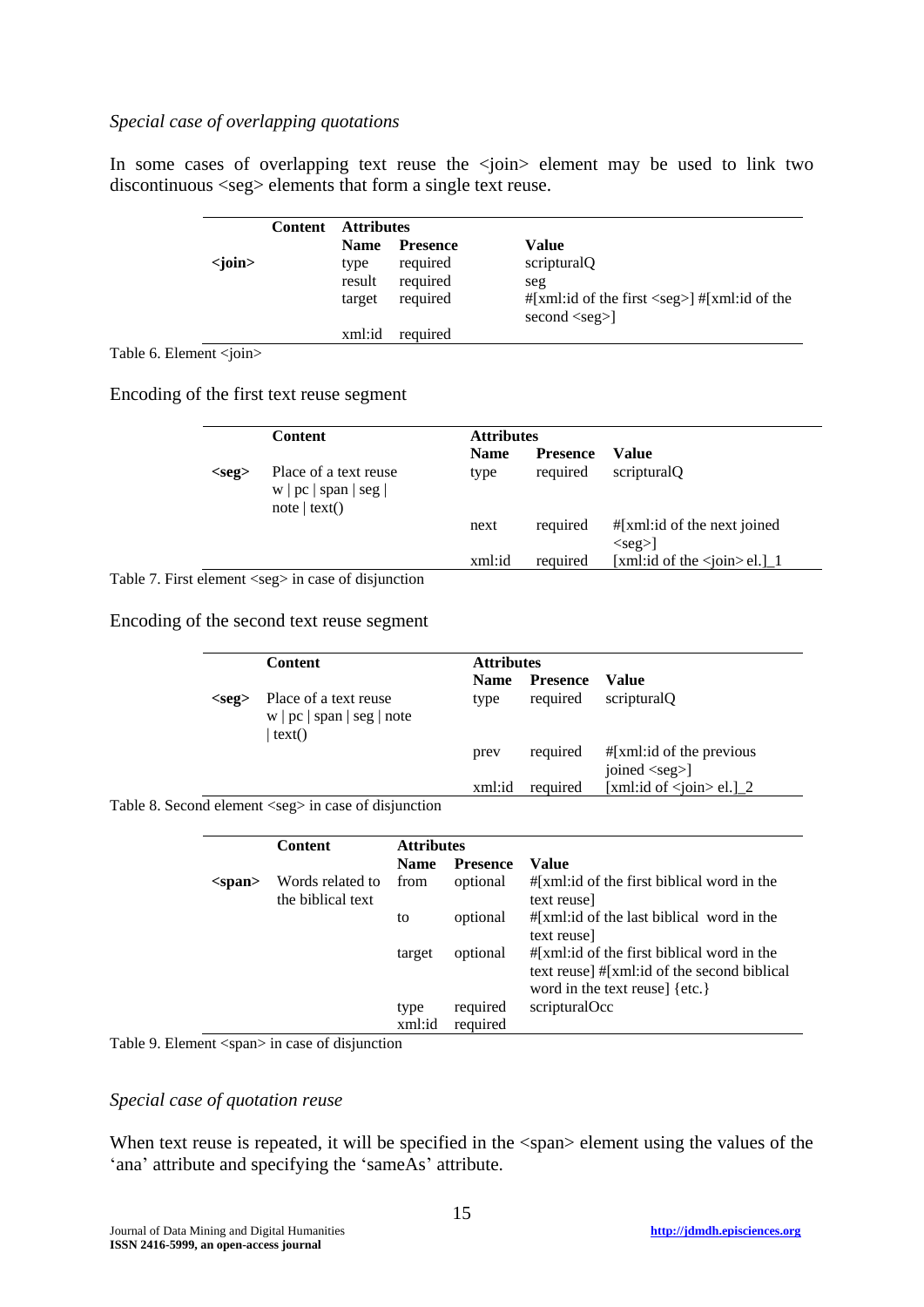| <b>Element</b> | <b>Content</b>                        | <b>Attributes</b> |                      |                                                                                                                                     |
|----------------|---------------------------------------|-------------------|----------------------|-------------------------------------------------------------------------------------------------------------------------------------|
| name           |                                       | <b>Name</b>       | <b>Presence</b>      | Value                                                                                                                               |
| $<$ span $>$   | Words related to<br>the biblical text | from              | optional             | #[xml:id of the first biblical word<br>in the text reuse                                                                            |
|                |                                       | to                | optional             | $\#[xml:id]$ of the last biblical word in<br>the text reuse                                                                         |
|                |                                       | target            | optional             | #[xml:id of the first biblical word<br>in the text reuse # [xml: id of the<br>second biblical word in the text<br>reuse] $\{etc.\}$ |
|                |                                       | sameAs            | required             | $\#[xml:id \text{ of the} <$ span> el. defining<br>the reused text                                                                  |
|                |                                       | type<br>xml:id    | required<br>required | scripturalOcc                                                                                                                       |

Table 10. Lemma reuse

#### **Scriptural notes**

Each text reuse is marked with a scriptural note (each  $\langle$ seg type="scripturalQ" $>$  is followed by an element <note type="scripturalNote">).

|               | <b>Content</b>       | <b>Attributes</b> |                 |                |
|---------------|----------------------|-------------------|-----------------|----------------|
|               |                      | <b>Name</b>       | <b>Presence</b> | – Value        |
| <note></note> | $\sec  \text{link} $ | n                 | required        | $[n^{\circ}]$  |
|               |                      | type              | required        | scripturalNote |
|               |                      | xml:id            | required        |                |

Table 11. Scriptural note

The  $\leq$  tote type="scripturalNote"> element consists of a  $\leq$  eg type="bRef"> element containing the canonical reference and a  $\langle$ link > element connecting the quoting patristic text and the quoted biblical text and specifying the nature of that relationship. There are as many  $\langle$ seg> elements associated to a  $\langle$ link> element as canonical Biblical references associated to the words encoded.

| <b>Content</b>             | <b>Attributes</b>   |                                   |      |
|----------------------------|---------------------|-----------------------------------|------|
| $\langle$ seg> bibl   note | <b>Name</b><br>type | <b>Presence</b> Value<br>required | bRef |
|                            | xml:id              | required                          |      |

Table 12. Canonical reference (<seg>)

| <b>Name</b><br><b>Presence</b> Value |               | <b>Content</b> | <b>Attributes</b> |          |          |
|--------------------------------------|---------------|----------------|-------------------|----------|----------|
|                                      |               |                |                   |          |          |
|                                      | <br>bibl<br>> | ref   ptr      | tvpe              | required | biblical |

Table 13. Canonical reference (<br/>bibl>)

The <ref> element contained in the <br/> <br/> <br/> <br/> <br/>element gives the canonical reference in written form.

|             | <b>Content</b> | Attributes  |          |                                                             |
|-------------|----------------|-------------|----------|-------------------------------------------------------------|
|             |                | <b>Name</b> | Presence | Value                                                       |
| <ref></ref> |                | cRef        | required | [abbreviated title of the Bible]: [abbreviated title of the |
|             |                |             |          | book]:[chapter number].[verse number]: [ordering]           |
|             |                |             |          | number of words in the versel                               |

Table 14. Canonical reference  $(\langle ref \rangle)$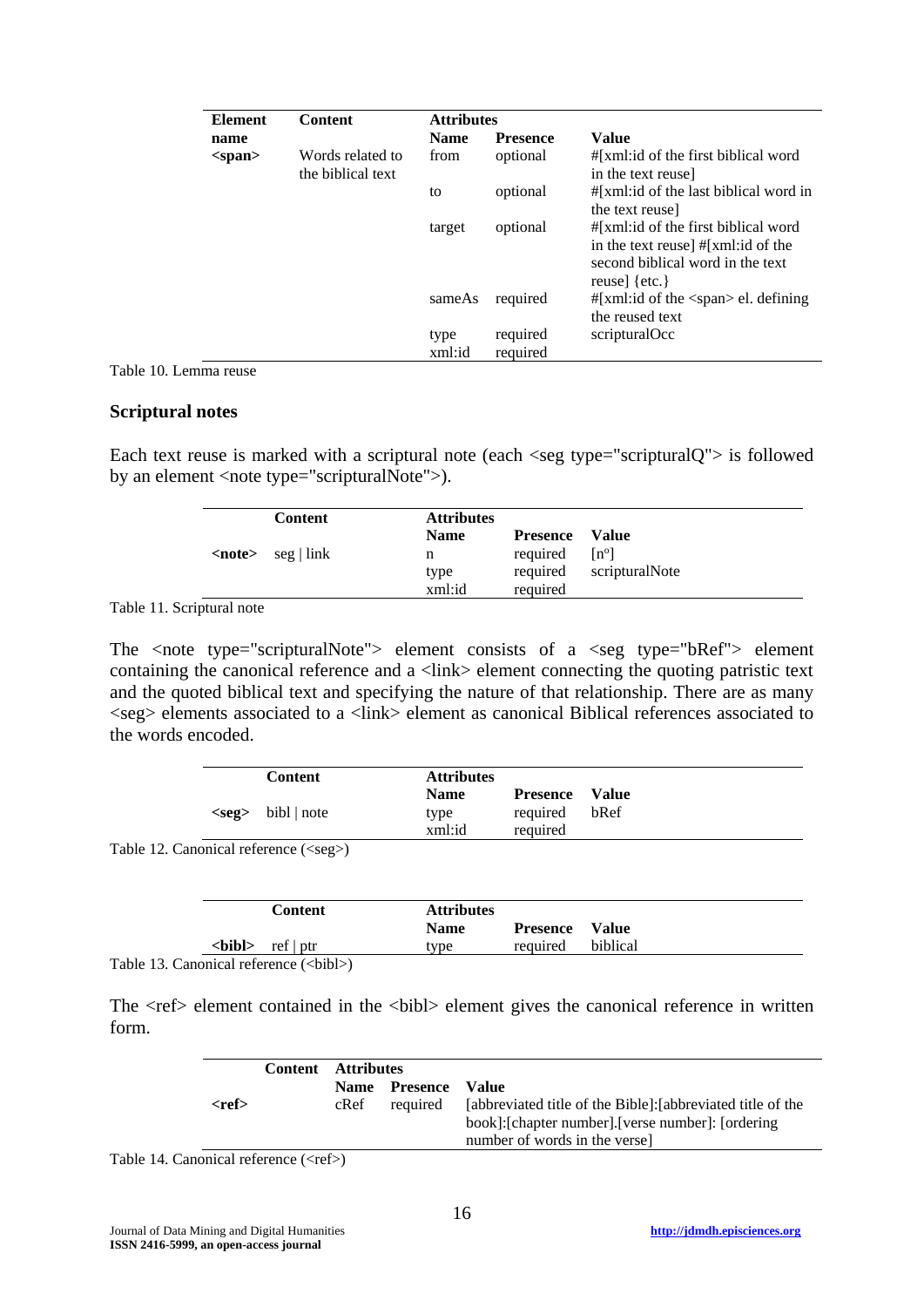The <ptr> element contains the URN of the biblical target in BIBLINDEX.

|             | <b>Content</b> Attributes |                       |                                            |
|-------------|---------------------------|-----------------------|--------------------------------------------|
|             | <b>Name</b>               | <b>Presence</b> Value |                                            |
| $<$ ptr $>$ | target                    |                       | required [URI of the passage in BIBLINDEX] |
|             | targetLang                | required              |                                            |

Table 15. Canonical reference (<ptr>)

The <note> element indicates the source of the biblical text quoted.

|               | <b>Content</b> Attributes |             |                       |                     |
|---------------|---------------------------|-------------|-----------------------|---------------------|
|               |                           | <b>Name</b> | <b>Presence</b> Value |                     |
| <note></note> |                           | tvne        |                       | required originNote |

Table 16. Canonical reference (<note>)

The <link> element establishes the relationship between a quoting text segment and one or more quoted biblical passages. It also specifies the nature of this relationship: exact or inaccurate, explicit or implicit quote.

|         | <b>Content</b> | <b>Attributes</b><br><b>Name</b> | <b>Presence</b> | Value                                                      |
|---------|----------------|----------------------------------|-----------------|------------------------------------------------------------|
| <link/> |                | type                             | required        | exactQuotation   inexactQuotation                          |
|         |                | subtype                          | required        | implicit   explicit                                        |
|         |                | ana                              | optional        | #allusion                                                  |
|         |                | target                           | required        | $\#[xml:id \text{ of the} <$ span> element giving the      |
|         |                |                                  |                 | words of the quoting text] #[xml:id of the                 |
|         |                |                                  |                 | $\langle$ seg $\rangle$ element defining the biblical text |
|         |                |                                  |                 | quoted]                                                    |

Table 17. Canonical reference (<link>)

### **Comment notes**

| <note></note> | <b>Content</b> Attributes<br><b>Name</b><br>n<br>type | Presence<br>required $[n^{\circ}]$ | Value<br>required commentaryNote |
|---------------|-------------------------------------------------------|------------------------------------|----------------------------------|
|               | xml:id                                                | required                           |                                  |

Table 18. Comment notes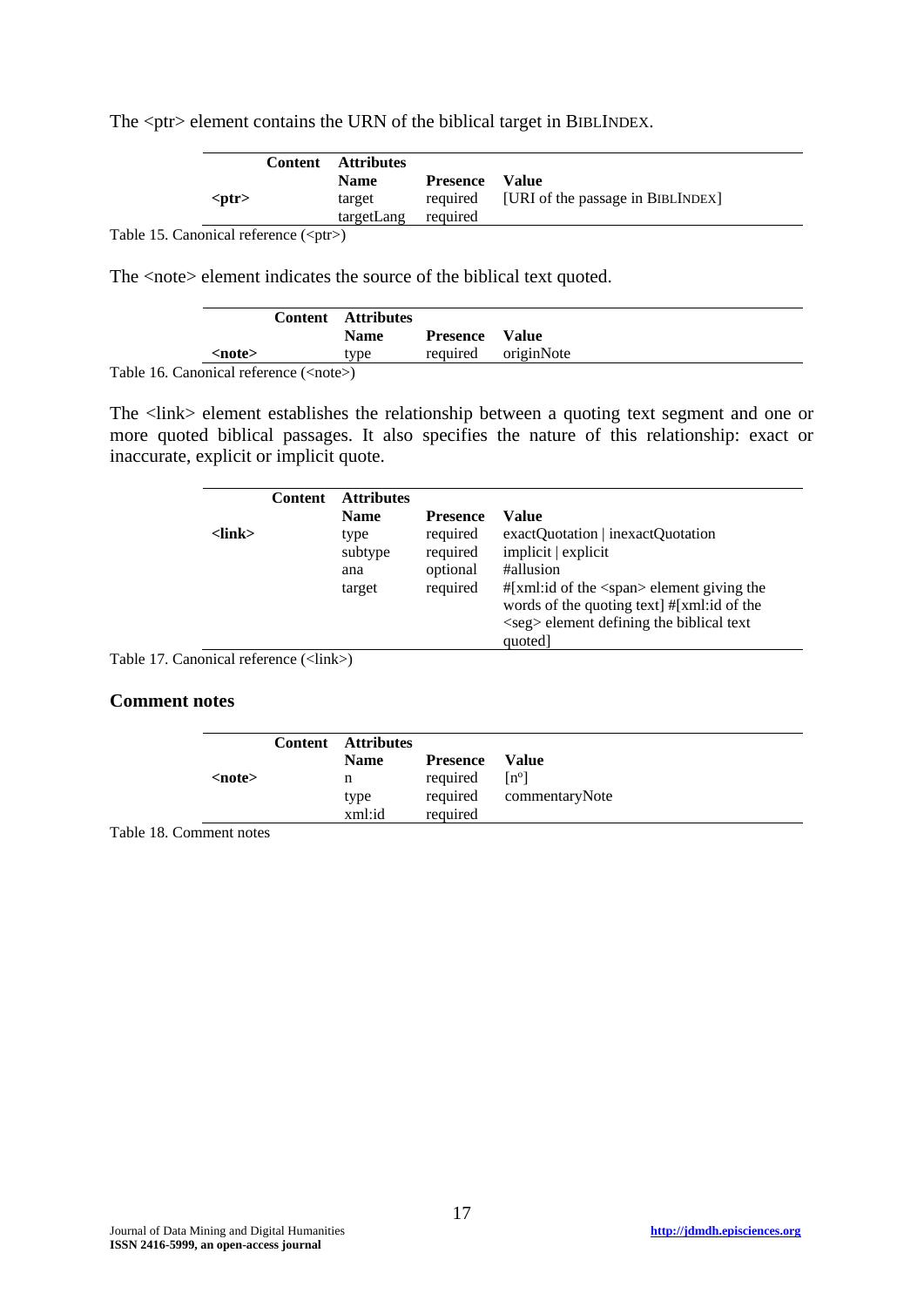### **Conclusion**

Trying to take into account every possible scenario, we have defined the markup scheme given above. It is currently implemented on our sample corpus of Bernard of Clairvaux's works. The encoding of other texts in real production conditions will allow us to clarify and refine this scheme.

Thanks to this markup, all the queries we have thought of are made possible. For instance, it can be searched for all reuses of a specific verse or set of verses in a defined patristic corpus; for all the quotations characterized by an explicit introduction; for the verses quoted near a specific verse. It's also possible to find a specific lemma in different verses, even when text reuses are embedded within each other. Different ways used by a specific author to insert a biblical passage in the course of his speech can be studied, as well as comparisons between several authors, etc. The next step is to design the search interfaces, in order to express all of these possible queries in the most user-friendly way possible.

In the meantime, any feedback from you, the readers, are welcome: please send a message to [biblindex.sc@mom.fr](mailto:biblindex.sc@mom.fr) if you have any comments or ideas for improvement.